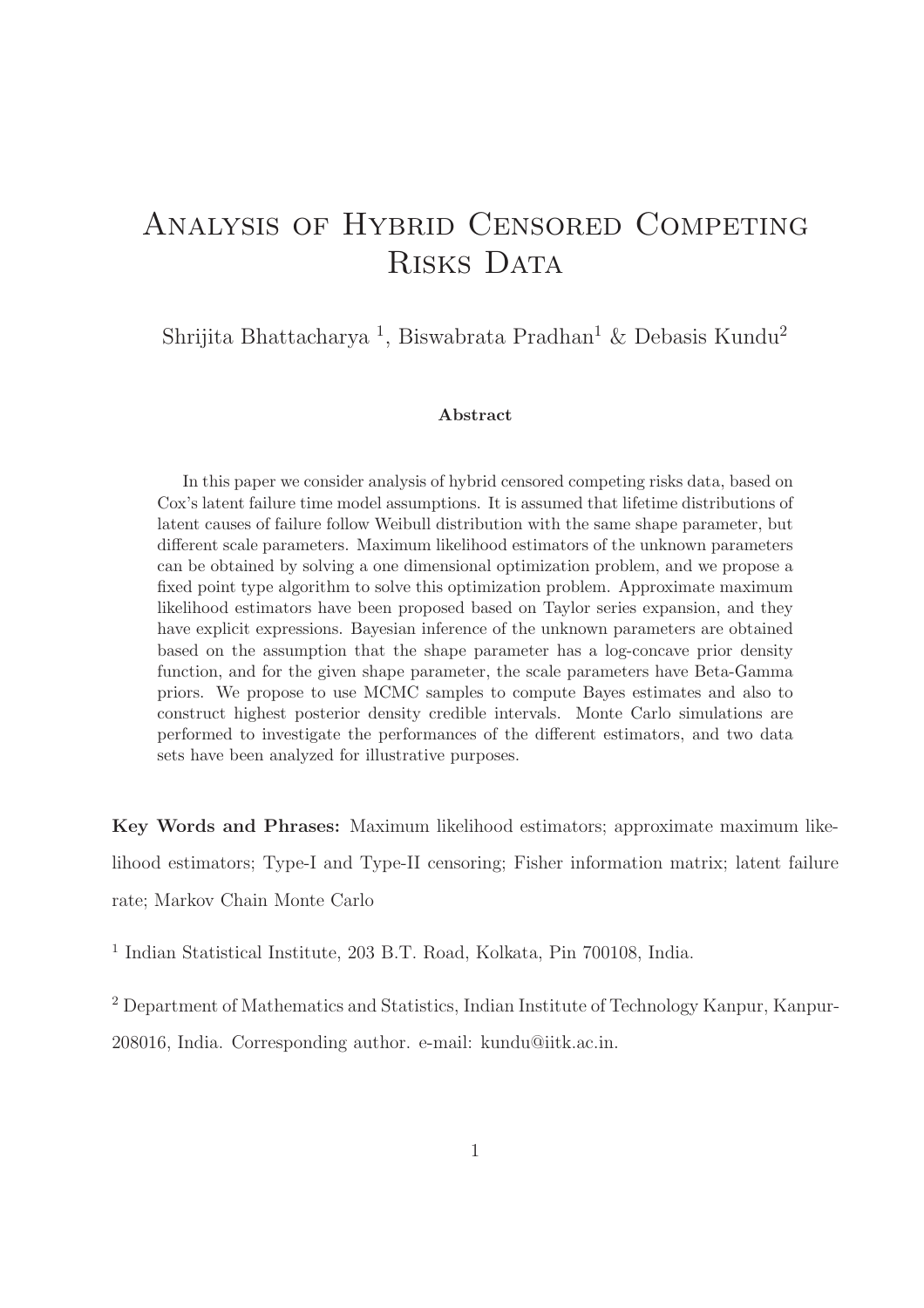### 1 INTRODUCTION

In medical studies or in reliability analysis, an investigator is often interested in the assessment of a specific risk factor in presence of other risks. These risk factors in some sense compete with each other for the failure of the experimental units. Due to this reason, in the statistical literature it is well known as the competing risk problem. Ideally the data which are available from a competing risk problem, consists of a failure time and the associated cause of failure. Different models which are available in the literature to analyze competing risks data are known as the competing risks model. For a basic introduction on competing risks models, readers are referred to the monograph of Crowder [5], where several examples have been provided in which case failures may occur due to more than one cause.

It may be mentioned that analysis of competing risks data can be performed usually by two different methods; (a) latent failure times model as suggested by  $\text{Cox}$  [4] and (b) cause specific hazard function model as suggested by Prentice [20]. It is observed by Kundu [8] that when life time distributions are exponential or Weibull, the latent failure times model and the cause specific hazard function model lead to the same likelihood function, although the interpretations might be different.

In this paper we use the latent failure time modeling of Cox [4] for analyzing competing risks data. In latent failure time modeling, it is assumed that competing causes of failures are independent random variables. Moreover, here it is assumed that lifetime of the competing causes of failure follow Weibull distribution with the same shape parameter but different scale parameters. Therefore, if  $T_i$  denotes the lifetime of the *i*-th individual, then

$$
T_i = \min\{T_{i1}, \cdots, T_{iM}\},\
$$

where  $T_{i1}, \dots, T_{iM}$  are latent failure times of the M different causes for the *i*-th individual. According to the latent failure time model assumption,  $T_{i1}, \dots, T_{iM}$  are independently dis-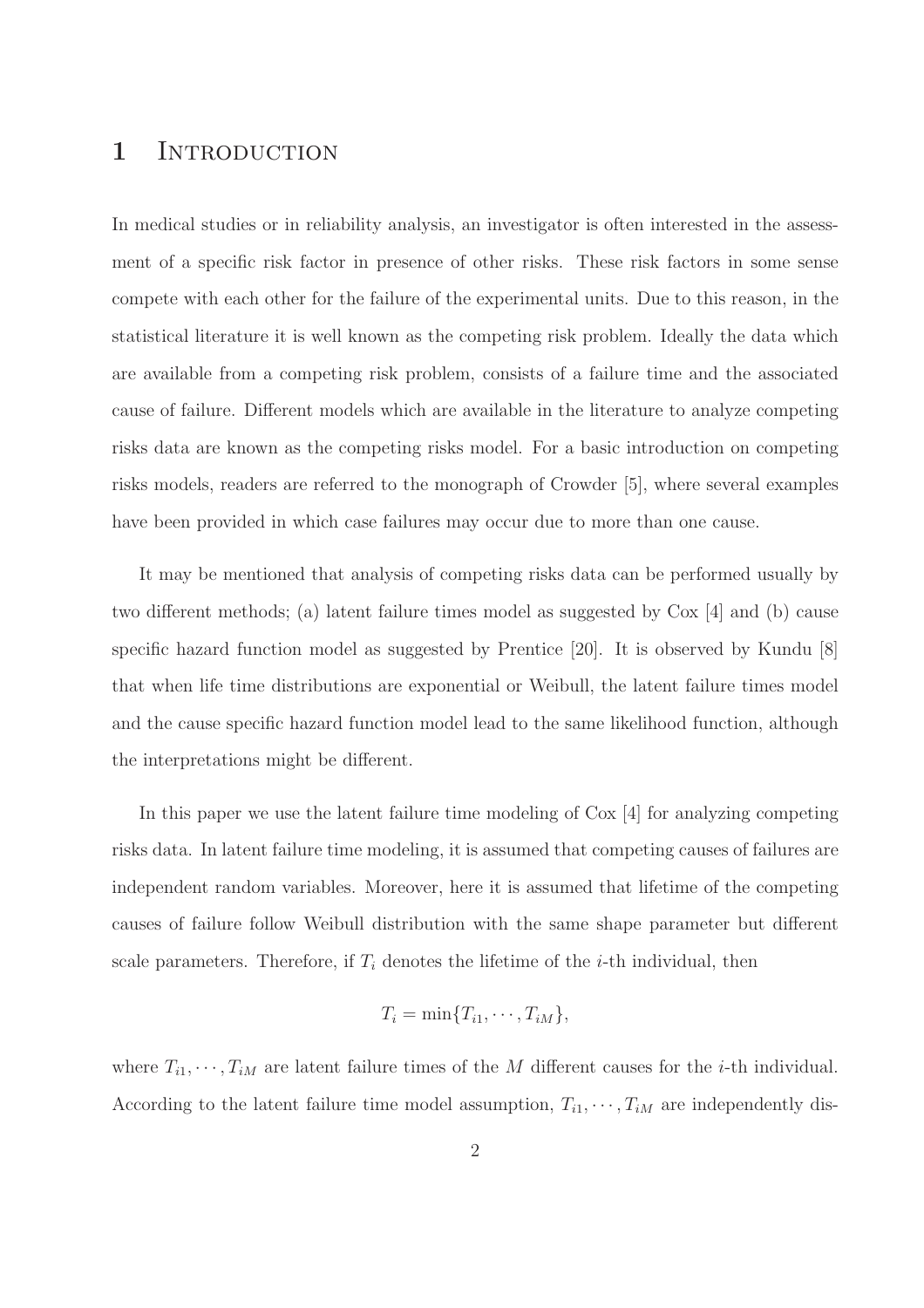tributed random variables. Moreover  $T_{i1}, \dots, T_{iM}$  are not observable, only  $T_i$  is observable, and the indicator J, such that  $T_{iJ} = \min\{T_{i1}, \dots, T_{iM}\}\$ is observable. Moreover,  $T_{ij}$  has the following probability density function (PDF)

$$
f(t; \alpha, \lambda_j) = \begin{cases} \alpha \lambda_j e^{-\lambda_j t^{\alpha} t^{\alpha - 1}} & \text{if } t > 0\\ 0 & \text{if } t \le 0, \end{cases}
$$
 (1)

here  $\alpha > 0$ ,  $\lambda_j > 0$  are the shape and scale parameters respectively of the Weibull distribution, and it will be denoted by  $WE(\alpha, \lambda_j)$ . It may be mentioned that the assumption of common shape parameter of the Weibull distribution in case of competing risk model is not very uncommon in the statistical literature, see for example Mukhopadhyay and Basu [15], Rao et al. [21], Park and Kulasekera [18] or Kundu and Pradhan [13]. In this paper it is assumed that  $M = 2$ , mainly for notational convenience, although all the results provided here are valid for general M also.

In any life testing experiment censoring is inevitable. Type-I and Type-II censoring schemes are the two most important censoring schemes. Consider  $n$  items/ individuals under observation in an experimental study. In the conventional Type-I censoring scheme, the experiment continues up to a pre-specified time  $T$ . Failures that occur after the time point T are not observed. The termination point  $T$  is pre-fixed and it is independent of the failure times. By contrast, the conventional Type-II censoring scheme requires the experiment to continue until a pre-specified number of failures  $R \leq n$  occur. In this case, only R smallest lifetimes are observed. In Type-I censoring scheme, the number of failures observed is random, and the endpoint of the experiment is fixed, whereas in Type-II censoring the endpoint is random, while the number of failures observed is fixed. Mixture of Type-I and Type-II censoring scheme is known as the hybrid censoring scheme, and it was introduced by Epstein [7]. In hybrid censoring scheme, the experiment is stopped if the experiment reaches the time point  $T$  or the  $R$ -th item fails, whichever happens earlier. The hybrid censoring scheme introduced by Epstein [7] is also known as Type-I hybrid censoring scheme.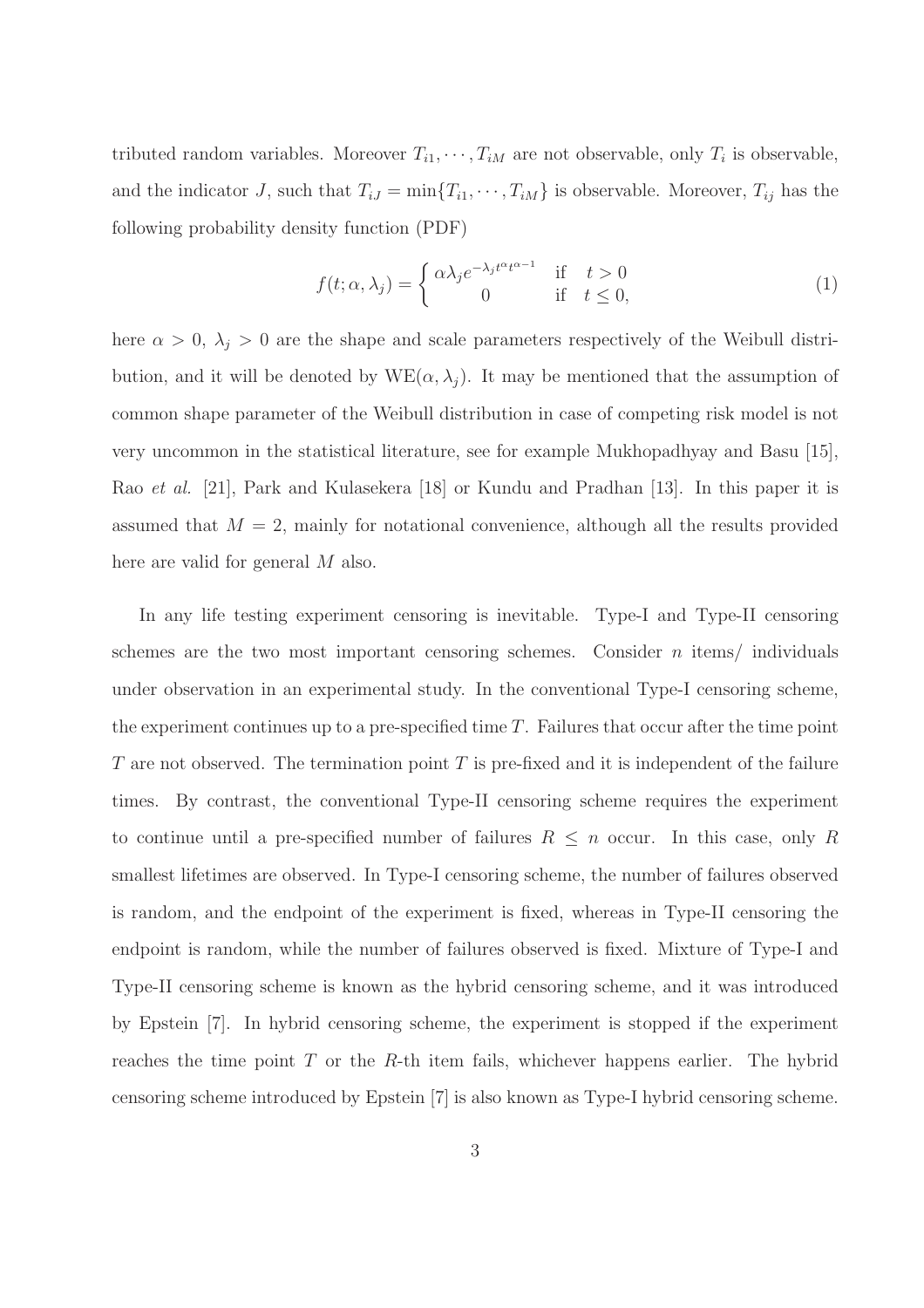Therefore, in Type-I hybrid censoring scheme the experimental time and the maximum number of failures are pre-fixed. Recently, different hybrid censoring schemes have been proposed in the literature by different authors. For a recent account of different hybrid censoring schemes, readers are referred to the article by Balakrishnan and Kundu [1].

Let us consider the following experiment from Nelson  $[16]$ . In this case, *n* specimens of a superalloy are being tested at a particular strain range and at high temperature. Failure is defined by the occurrence of a surface defect or an interior defect. Therefore, the data obtained from this experiment is a competing risk data, and it is assumed that latent failure time distributions are independently distributed. Failure time of the specimen and the cause of failure are recorded. The test is terminated when a pre-chosen  $R$  out of  $n$  items fail or a pre-determined time has been reached.

The main focus of this article is to analyze both from the frequentist and Bayesian points of view, the competing risks data when the data are hybrid censored. The analysis is based on Cox's [4] latent failure time model assumptions with two independent causes of failure. It is observed that the maximum likelihood estimators (MLEs) of the unknown parameters do not always exist, and whenever they exist, they cannot be obtained in explicit forms. The MLEs of the unknown parameters can be obtained by solving a one-dimensional optimization problem. A simple fixed point type iterative method can be used to solve this optimization problem.

Since the MLEs do not have explicit forms, we propose to use approximate maximum likelihood estimators (AMLEs), which can be obtained by first order Taylor series expansion, and they have explicit expressions. It is observed that MLEs and AMLEs behave quite similarly. The exact distributions of the MLEs or AMLEs are not possible to obtain, hence construction of exact confidence intervals is quite difficult. The asymptotic distribution of the MLEs can be used to construct approximate confidence intervals of the unknown pa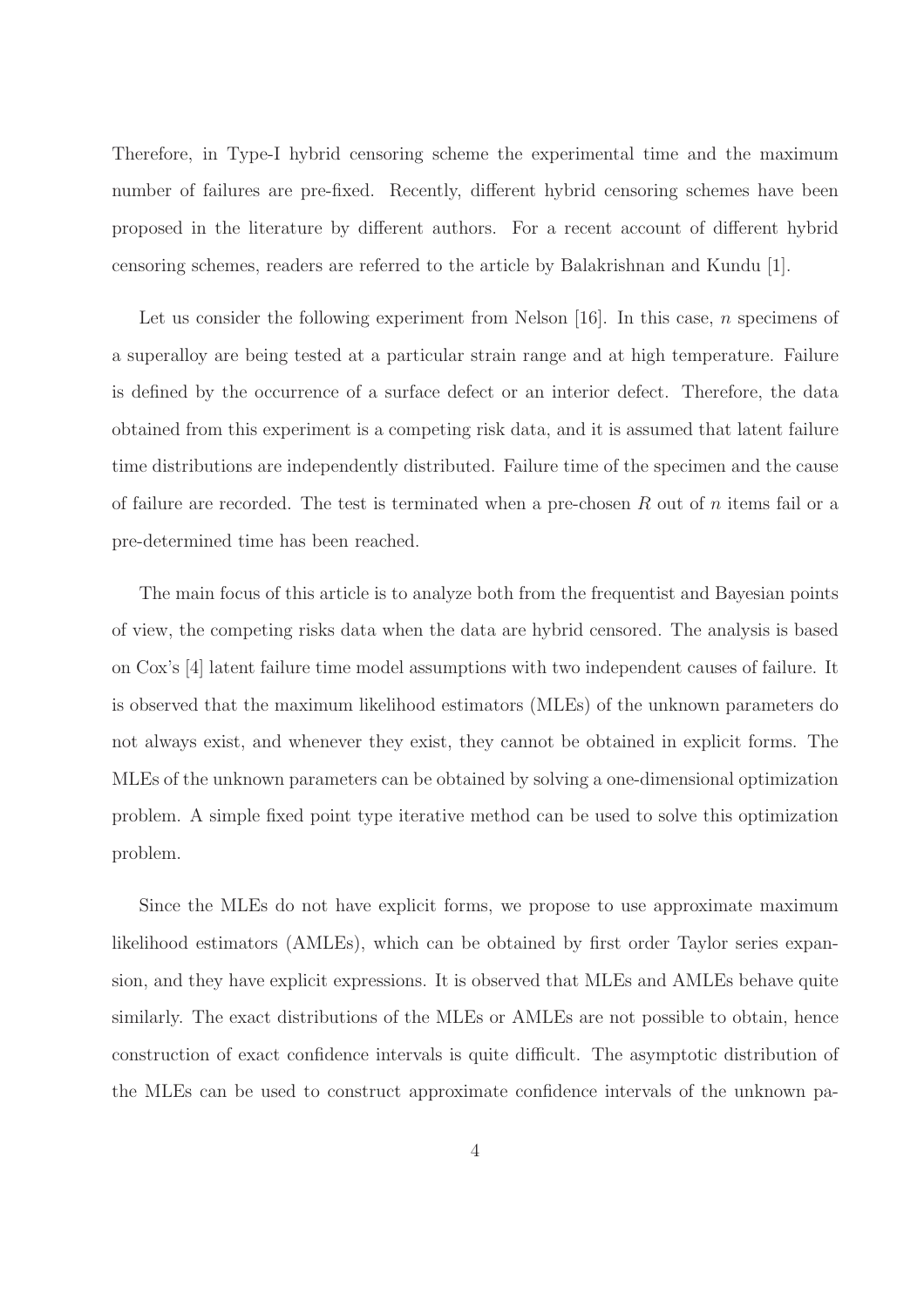rameters. Moreover, the MLEs and AMLEs are asymptotically equivalent, hence similar asymptotic confidence intervals can be constructed using AMLEs also. Alternatively, parametric bootstrap can be used quite conveniently to construct confidence intervals based on small sample sizes.

Further, we consider Bayesian inference for the unknown parameters. For Bayesian inference, we need to assume some priors on the unknown parameters. If the common shape parameter  $\alpha$  is known, the most convenient but quite general conjugate priors on the scale parameters are the Beta-Gamma priors, as suggested by Pena and Gupta [19], see also Kundu and Pradhan [13] or Kundu and Gupta [12] in this respect. In this case explicit expressions of the Bayes estimators of the scale parameters can be obtained. When the common shape parameter is also unknown, the conjugate prior on  $\alpha$  does not exist. In this case following the idea of Berger and Sun [3] or Kundu [10], we assume that the prior on  $\alpha$  has the support on  $(0, \infty)$  and it has a log-concave density function. Based on the above prior distributions, we obtain the joint posterior distribution function of the unknown parameters. As expected, the Bayes estimates of the shape and scale parameters cannot be obtained in explicit forms. We propose to use Markov Chain Monte Carlo (MCMC) samples to compute the Bayes estimates, and also to construct highest posterior density (HPD) credible intervals. Extensive simulations are performed to compare the performances of the proposed method, and the analysis of two data sets have been performed for illustrative purpose.

The rest of this paper is organized as follows. Model descriptions and prior assumptions are provided in Section 2. MLEs and AMLEs are provided in Section 3. Bayesian inference are provided in Section 4. Simulation results and the analysis of two data sets are presented in Section 5 and in Section 6 respectively. Finally we conclude the paper in Section 7.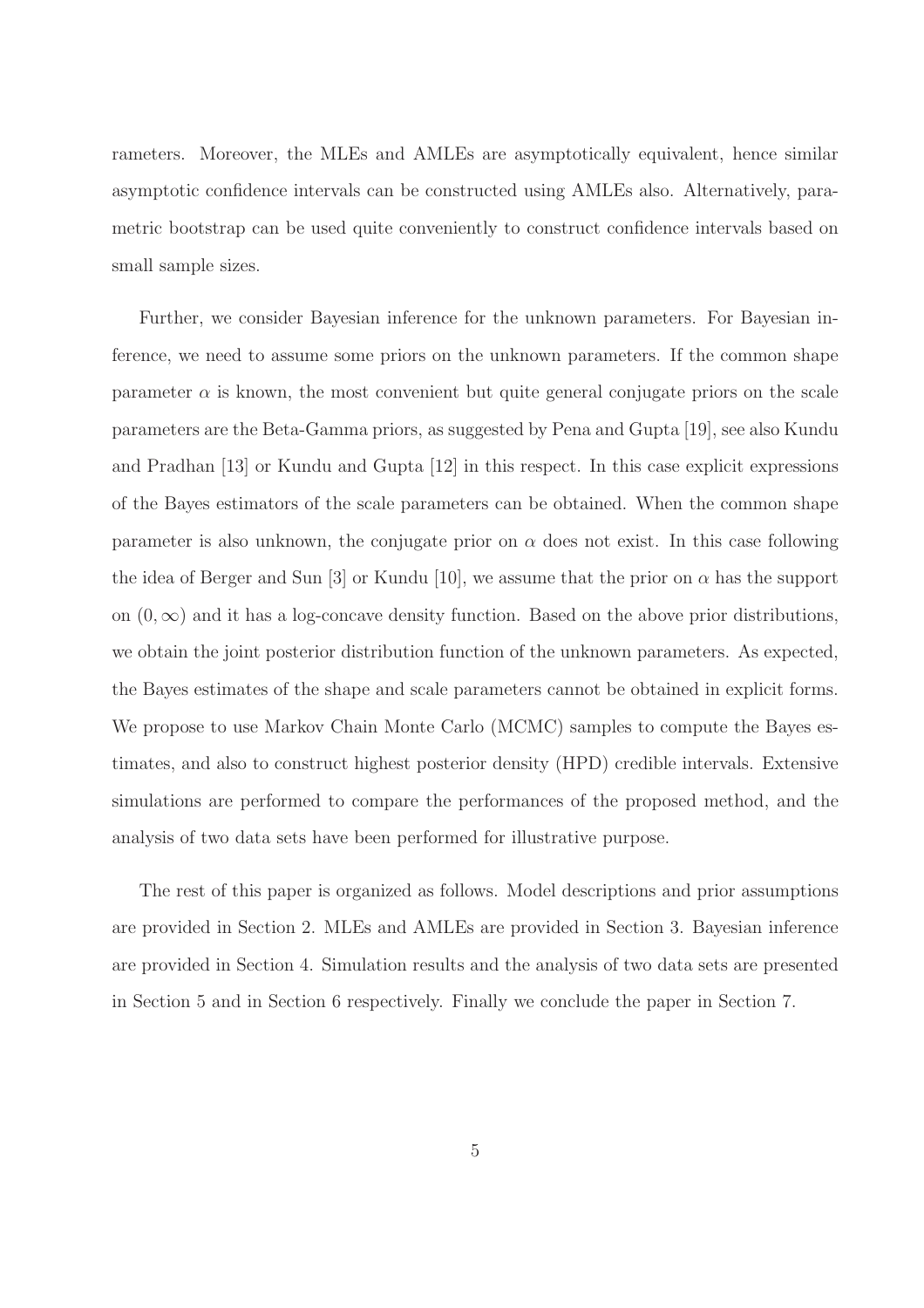## 2 NOTATION AND PRIOR ASSUMPTIONS

#### 2.1 NOTATION

In this paper we have assumed that there are only two independent causes of failure. We introduce the following notations:

 $T_{ji}$ : latent failure time of the *i*-th individual under cause j, for  $j = 1,2$ .

$$
T_i: = \min\{T_{1i}, T_{2i}\}.
$$

 $t_{i:n}$ : *i*-th ordered failure time.

$$
T_*: = \min\{t_{R:n}, T\}.
$$

 $d: =$  the total number of failures before  $T_*$ .

 $d_i: =$ the number of failures observed due to cause  $i; i = 1,2$ .

 $\delta_i$ : = indicator variable denoting the cause of failure of the *i*-th ordered individual

 $\mathcal{D}: = \{(t_{1n}, \delta_1), \ldots, (t_{dn}, \delta_d)\}\$ , the observation before the experiment stops.

$$
I_j: = \{t_{i:n}; \delta_i = j\}; j = 1, 2.
$$

$$
|I_j|
$$
: = cardinality of  $I_j$ , we assume  $|I_j| = d_j$ .

 $GA(\alpha, \lambda)$ : gamma random variable with PDF;  $\frac{\lambda^{\alpha}}{\Gamma(\alpha)}$  $\Gamma(\alpha)$  $x^{\alpha-1}e^{-\lambda x}; \ x > 0.$ 

- $exp(\lambda)$ : exponential random variable with PDF;  $\lambda e^{-\lambda x}$ ;  $x > 0$ .
- $WE(\alpha, \lambda)$ : Weibull random variable with PDF;  $\alpha \lambda x^{\alpha-1} e^{-\lambda x^{\alpha}}$ ;  $x > 0$ .

 $Bin(N, p)$ : Binomial random variable with probability mass function  $\binom{N}{p}$ i  $\overline{ }$  $p^{i}(1-p)^{N-i}.$  $Beta(a, b)$ : Beta random variable with PDF;  $\frac{\Gamma(a+b)}{\Gamma(a)\Gamma(a)}$  $\Gamma(a)\Gamma(b)$  $p^{a-1}(1-p)^{b-1}$ ; 0 < p < 1.

In this paper it is assumed that  $\{(T_{1i}, T_{2i}); i = 1, \cdots, n\}$  are *n* independent and identically distributed (*i.i.d.*) random variables. It is also assumed that  $T_{1i}$  and  $T_{2i}$  are independent for all  $i = 1, \dots, n$ , moreover,  $T_{1i}$  and  $T_{2i}$  follow  $WE(\alpha, \lambda_1)$  and  $WE(\alpha, \lambda_2)$ , respectively. In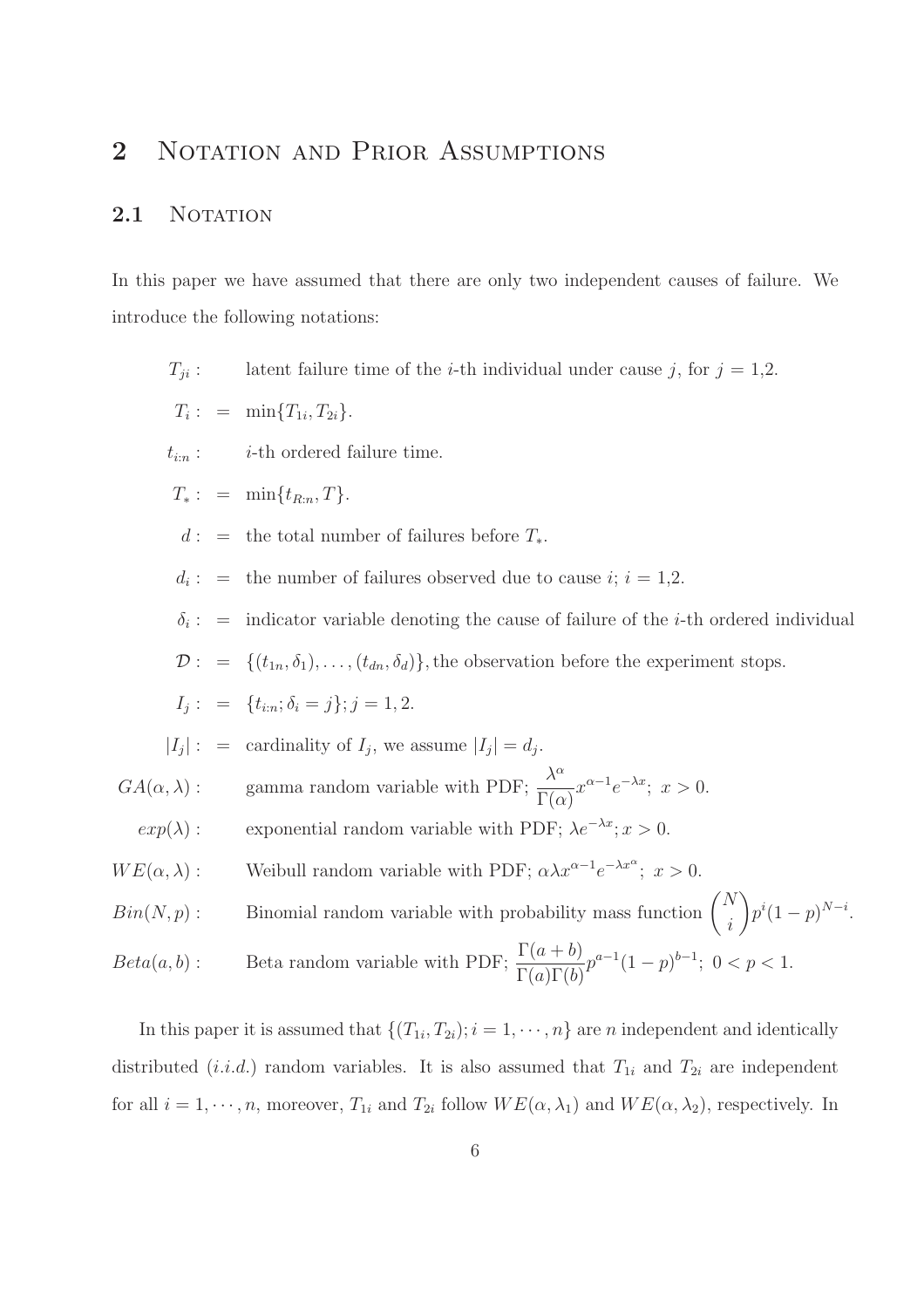presence of hybrid censoring, we have the following observations

Case I: 
$$
(t_{1:n}, \delta_1), \cdots, (t_{R:n}, \delta_R)
$$
, if  $t_{R:n} < T$   
Case II:  $(t_{1:n}, \delta_1), \cdots, (t_{J:n}, \delta_J)$ , if  $t_{J:n} < T < t_{J+1:n}$ 

Here  $J$  denotes the number of observed failures up to time point  $T$  for Case II. For Case I, the experiment stops at  $t_{R:n}$  and for Case II it stops at T. For Case II, it is clear that  $t_{J+1:n} \cdots < t_{R:n}$  are not observed. For Case I, the experiment stops at  $t_{R:n}$ , and for Case II, it stops at T. Therefore,  $d = R$ , for Case I and  $d = J$  for Case II.

#### 2.2 PRIOR ASSUMPTION

We make the prior assumptions on the scale parameters and the common shape parameter similarly as in Kundu and Pradhan [13]. Let us denote  $\lambda = \lambda_1 + \lambda_2$ , then similarly as in Pena and Gupta [19], it is assumed that  $\lambda \sim GA(a_0, b_0)$ , with  $a_0 > 0, b_0 > 0$ , and  $p = \lambda_1/(\lambda_1 + \lambda_2) \sim Beta(a_1, b_1)$  with  $a_1 > 0, b_1 > 0$ , and they are independently distributed. After simplification, it can be easily seen, see Pena and Gupta [19] that the joint PDF of  $\lambda_1$ and  $\lambda_2$  takes the following form;

$$
\pi(\lambda_1, \lambda_2 | a_0, b_0, a_1, b_1) = \frac{\Gamma(a_1 + a_2)}{\Gamma(a_0)} (b_0 \lambda)^{a_0 - a_1 - a_2} \times \frac{b_0^{a_1}}{\Gamma(a_1)} \lambda_1^{a_1 - 1} e^{-b_0 \lambda_1} \times \frac{b_0^{a_2}}{\Gamma(a_2)} \lambda_2^{a_2 - 1} e^{-b_0 \lambda_2}.
$$
\n(2)

The joint PDF (2) is known as the PDF of the Beta-gamma distribution, and it will be denoted by  $BG(b_0, a_0, a_1, a_2)$ .

It is a very flexible prior on the scale parameters. First of all it is a conjugate prior if the shape parameter is known. The correlation between  $\lambda_1$  and  $\lambda_2$  can be both positive and negative, depending on the values of  $a_0$ ,  $a_1$  and  $a_2$ . If  $a_0 = a_1 + a_2$ , the prior distributions of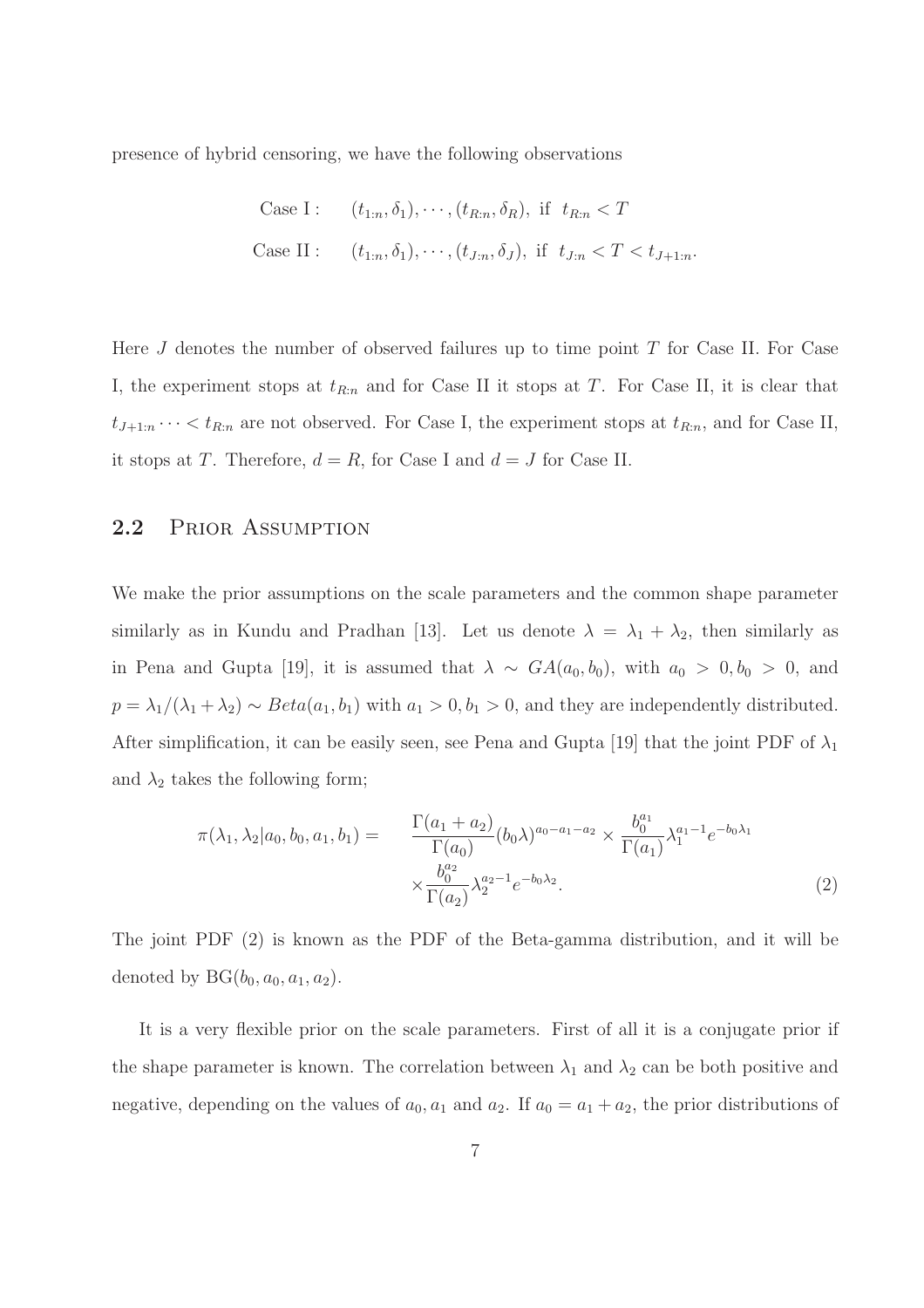$\lambda_1$  and  $\lambda_2$  become independent. The following result will be useful for further development, whose proof can be easily obtained from Theorem 2 of Pena and Gupta [19].

RESULT: If  $(\lambda_1, \lambda_2) \sim BD(b_0, a_0, a_1, a_2)$ , then for  $i = 1, 2$ ,

$$
E(\lambda_i) = \frac{a_0 a_i}{b_0 (a_1 + a_2)} \quad \text{and} \quad V(\lambda_i) = \frac{a_0 a_i}{b_0^2 (a_1 + a_2)} \times \left\{ \frac{(a_i + 1)(a_0 + 1)}{a_1 + a_2 + 1} - \frac{a_0 a_i}{a_1 + a_2} \right\}.
$$
 (3)

Moreover, the generation from a Beta-gamma distribution can be performed very efficiently, see for example Kundu and Pradhan [13], who had suggested a very simple procedure to generate samples from a Beta-Gamma distribution.

### 3 MLEs and AMLEs

#### 3.1 MLEs

Note that the likelihood contribution of the observation  $(t, 1)$  and  $(t, 2)$  become

$$
\alpha \lambda_1 t^{\alpha - 1} e^{-(\lambda_1 + \lambda_2)t^{\alpha}}
$$
 and  $\alpha \lambda_2 t^{\alpha - 1} e^{-(\lambda_1 + \lambda_2)t^{\alpha}}$ ,

respectively. Similarly, the likelihood contribution of any censored observation is  $e^{-(\lambda_1+\lambda_2)T_*^{\alpha}}$ . Therefore, based on the observations  $\mathcal{D}$ , the likelihood function can be written as

$$
L(\mathcal{D}|\alpha,\lambda_1,\lambda_2) \propto \alpha^d \lambda_1^{d_1} \lambda_2^{d_2} \prod_{i=1}^d t_{i:n}^{\alpha-1} \times e^{-(\lambda_1 + \lambda_2)w_2(\alpha)},\tag{4}
$$

where  $w_1 = \sum^d$  $i=1$  $\ln t_{i:n}$ . Hence, the log-likelihood function without the additive constant becomes:

$$
l(\alpha, \lambda_1, \lambda_2 | \mathcal{D}) = d \ln \alpha + d_1 \ln \lambda_1 + d_2 \ln \lambda_2 + (\alpha - 1) w_1 - (\lambda_1 + \lambda_2) w_2(\alpha),
$$
 (5)

where  $w_2(\alpha) = \sum^{d}$  $i=1$  $t_{i:n}^{\alpha} + (n-d)T_*^{\alpha}$ . The MLEs of the unknown parameters can be obtained by maximizing the log-likelihood function (5) with respect to the unknown parameters. It is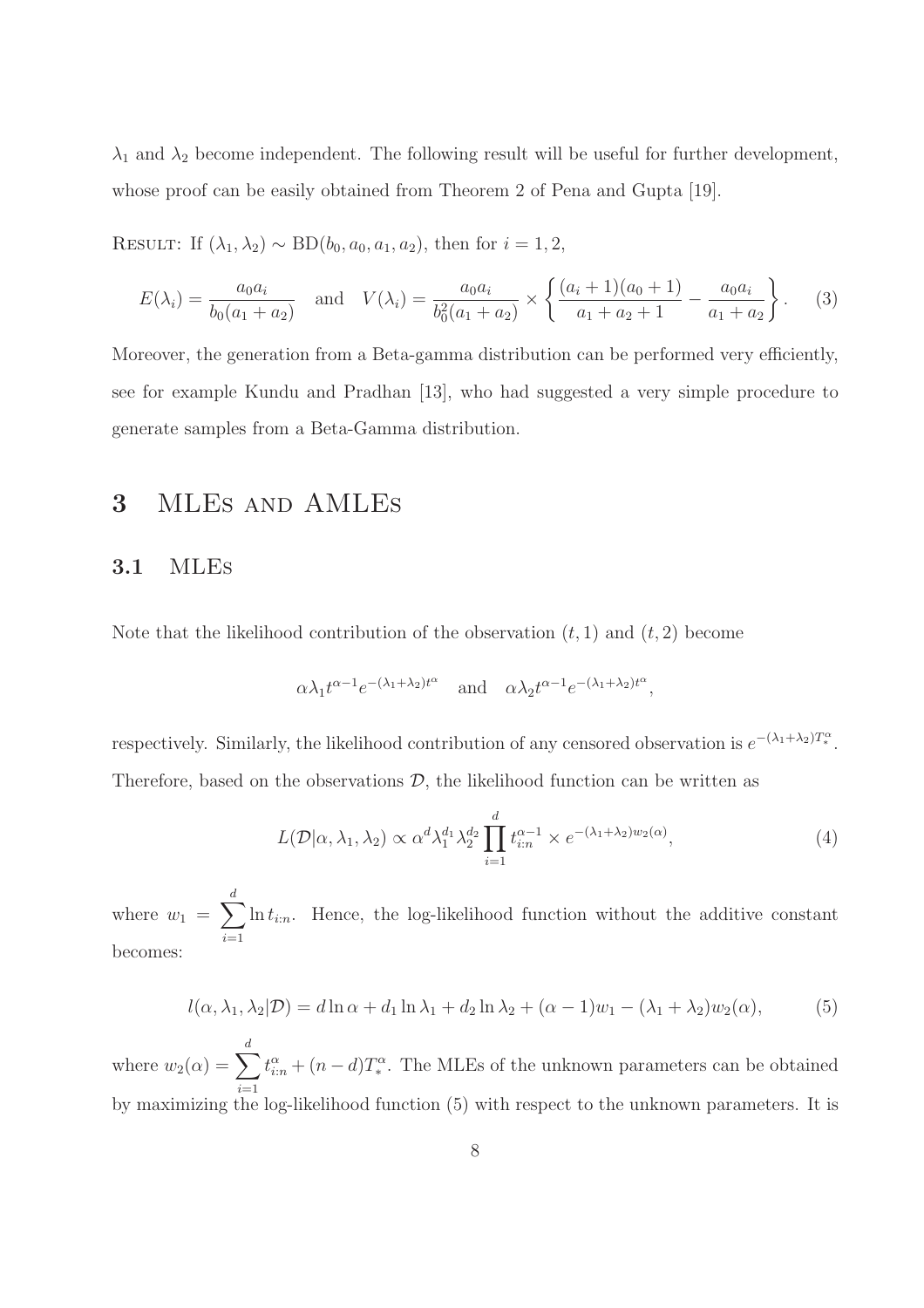clear that if  $d_1 = 0$  or  $d_2 = 0$ , the MLEs of the unknown parameters do not exist. Therefore, it is assumed that  $d_1 > 0$  and  $d_2 > 0$ . Taking derivatives of (5) with respect to  $\lambda_1$  and  $\lambda_2$ and equating them to zero, we obtain the MLEs of  $\lambda_1$  and  $\lambda_2$  for fixed  $\alpha$  as

$$
\widehat{\lambda}_1(\alpha) = \frac{d_1}{w_2(\alpha)} \quad \text{and} \quad \widehat{\lambda}_2(\alpha) = \frac{d_2}{w_2(\alpha)}.
$$
\n(6)

Now replacing  $\hat{\lambda}_1(\alpha)$  and  $\hat{\lambda}_2(\alpha)$  in  $\alpha$ , we obtain the profile log-likelihood function of  $\alpha$  without the additive constant, as

$$
p(\alpha) = l(\alpha, \widehat{\lambda}_1(\alpha), \widehat{\lambda}_2(\alpha)) = d \ln \alpha - d \ln w_2(\alpha) + \alpha w_1,\tag{7}
$$

and the MLE of  $\alpha$  can be obtained by maximizing (7) with respect to  $\alpha$ . The following result will be helpful for further development.

LEMMA 1:  $p(\alpha)$  is an unimodal function.

PROOF: See in the appendix.

From Lemma 1, it is clear that the MLE of  $\alpha$  can be obtained by maximizing  $p(\alpha)$  with respect to  $\alpha$ , and it is unique. For a given  $\alpha$ ,  $\widehat{\lambda}_1(\alpha)$  and  $\widehat{\lambda}_2(\alpha)$  maximize (5), and they are unique, therefore, for  $d_1 > 0$  and  $d_2 > 0$ , the MLEs exist and they are unique. Since,  $p(\alpha)$ is a smooth differentiable function, the MLE of  $\alpha$  can be obtained by solving the equation  $p'(\alpha) = 0$ . If  $\widehat{\alpha}$  is the MLE of  $\alpha$ , then it can be obtained as the fixed point solution of the following equation

$$
\alpha = h(\alpha) = \frac{dw_2(\alpha)}{dw'_2(\alpha) - w_1w_2(\alpha)}.\tag{8}
$$

П

A very simple iterative procedure similarly as in Pareek et al. [17] can be used to compute  $\hat{\alpha}$ . Start with an initial guess of  $\alpha$ , say  $\alpha^{(0)}$ , and at the k-th stage compute  $\alpha^{(k+1)} = h(\alpha^{(k)})$ . The iteration continues until the convergence takes place, say for example  $|\alpha^{(k+1)} - \alpha^{(k)}| < \epsilon$ , for some pre-assigned  $\epsilon > 0$ . Once  $\hat{\alpha}$  is obtained, the MLEs of  $\lambda_1$  and  $\lambda_2$  can be obtained as  $\widehat{\lambda}_1 = \widehat{\lambda}_1(\widehat{\alpha})$  and  $\widehat{\lambda}_2 = \widehat{\lambda}_2(\widehat{\alpha})$  respectively.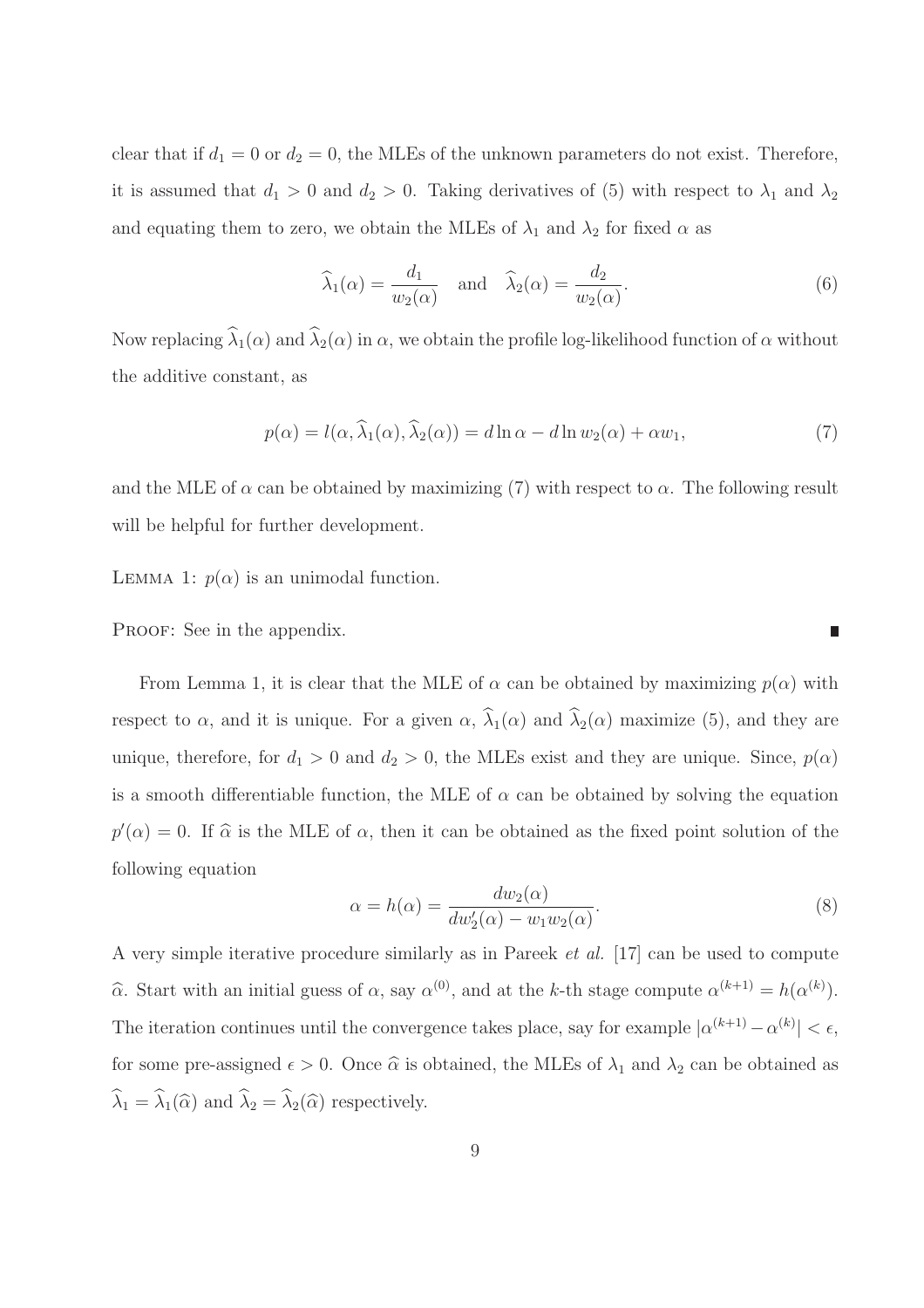#### 3.2 AMLEs

It is observed that the MLEs cannot be obtained in explicit forms. We propose the approximate maximum likelihood estimators (AMLEs), which can be obtained in explicit forms. If the random variable  $T \sim WE(\alpha, \lambda)$ , then  $Y = \ln T$  has the extreme value distribution with the PDF

$$
f_Y(y; \mu, \sigma) = \frac{1}{\sigma} e^{\frac{y-\mu}{\sigma} - e^{\frac{y-\mu}{\sigma}}}; \quad -\infty < y < \infty,
$$
\n<sup>(9)</sup>

where  $\mu = \ln \lambda$ σ and  $\sigma =$ 1 α . The PDF (9) is known as the PDF of an extreme value distribution with location and scale parameters as  $\mu$  and  $\sigma$ , respectively. In this case it has been assumed that  $T_{1i} \sim WE(\alpha, \lambda_1)$ ,  $T_{2i} \sim WE(\alpha, \lambda_2)$  and they are independently distributed. The main idea of the AMLEs is to expand the normal equations by first order Taylor series expansion, hence obtain the solutions of the normal equations in explicit forms. It has been observed by several authors, see for example Balasooriya and Balakrishnan [2] or Kundu [9] and see the references cited therein, that in case of Weibull lifetime distribution, this approximation works very well.

We use the following notations to define the AMLEs;  $p_i =$ i  $\frac{i}{n+1}$ ,  $q_i = 1 - p_i$  for  $i =$  $1, \cdots, n, p_j^* =$  $p_j + p_{j+1}$ 2  $, q_j^* = 1-p_j^*$  $j^*$ , for  $j = 1, \dots, n-1$ . Further,  $\alpha_i = 1 + \ln q_i(1 - \ln(-\ln q_i))$ and  $\beta_i = -\ln q_i$  for  $i = 1, \dots, d$ .

Now ignoring the cause of failures, and following the same approach as Balasooriya and Balakrishnan [2], the AMLEs of  $\mu$  and  $\sigma$  can be obtained as follow;

$$
\widetilde{\mu} = A - B\widetilde{\sigma},\tag{10}
$$

where  $\tilde{\sigma}$  can be obtained as the positive solution of

$$
d\sigma^2 + F\sigma - G = 0. \tag{11}
$$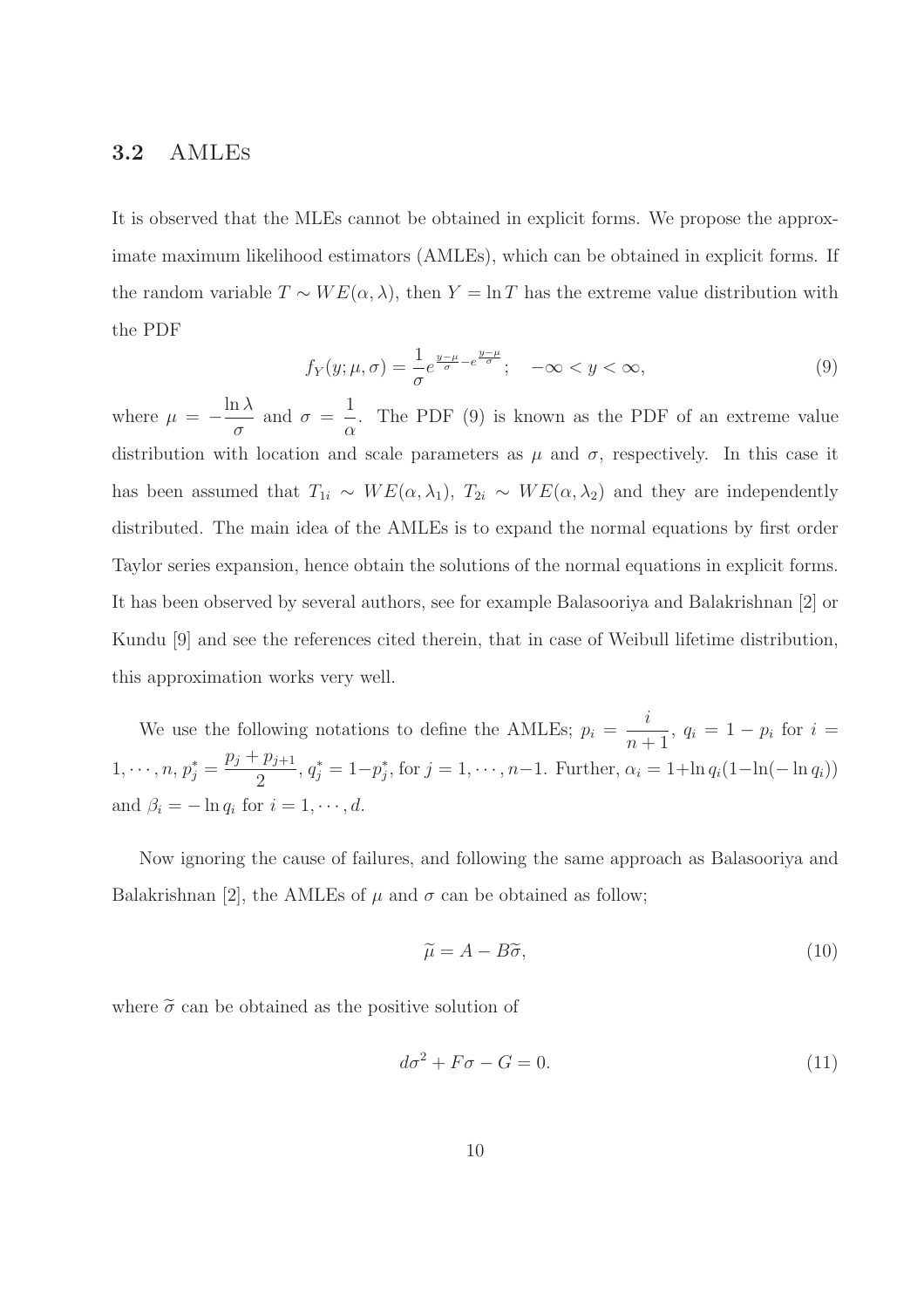Here for Case I

$$
A = \frac{\sum_{i=1}^{d} \beta_{i} t_{i:n} + (n - d) \beta_{d} t_{d:n}}{\sum_{i=1}^{d} \beta_{i} + (n - d) \beta_{d}} \text{ and } B = \frac{\sum_{i=1}^{d} \alpha_{i} - (n - d)(1 - \alpha_{d})}{\sum_{i=1}^{d} \beta_{i} + (n - d) \beta_{d}},
$$
  
\n
$$
F = \sum_{i=1}^{d} \alpha_{i} (t_{i:n} - A) - (n - d)(1 - \alpha_{d}) (t_{d:n} - A) - 2B \sum_{i=1}^{d} \beta_{i} (t_{i:n} - A)
$$
  
\n
$$
G = \sum_{i=1}^{d} \beta_{i} (t_{i:n} - A)^{2} + (n - d) \beta_{d} (t_{d:n} - A)^{2} \geq 0.
$$

For Case II

$$
A = \frac{\sum_{i=1}^{d} \beta_{i} t_{i:n} + (n - d) \beta_{d} t_{d:n}}{\sum_{i=1}^{d} \beta_{i} + (n - d) \beta_{d}} \text{ and } B = \frac{\sum_{i=1}^{d} \alpha_{i} - (n - d)(1 - \alpha_{d})}{\sum_{i=1}^{d} \beta_{i} + (n - d) \beta_{d}},
$$
  
\n
$$
F = \sum_{i=1}^{d} \alpha_{i} (t_{i:n} - A) - (n - d)(1 - \alpha_{d}) (t_{d:n} - A) - 2B \sum_{i=1}^{d} \beta_{i} (t_{i:n} - A)
$$
  
\n
$$
-2B(n - d) \beta_{d} (t_{d:n} - A)
$$
  
\n
$$
G = \sum_{i=1}^{d} \beta_{i} (t_{i:n} - A)^{2} + (n - d) \beta_{d} (t_{d:n} - A)^{2} \geq 0.
$$

In both cases  $\tilde{\sigma} = (-F + \sqrt{F^2 + 4dG})/(2d)$  is the only positive root. Once we obtain  $\tilde{\sigma}$ we can obtain  $\tilde{\mu}$  using (10). Finally we can obtain the AMLEs of  $\alpha$ ,  $\lambda_1$  and  $\lambda_2$  as

$$
\widetilde{\alpha} = \frac{1}{\widetilde{\sigma}}, \quad \widetilde{\lambda}_1 = e^{-\widetilde{\mu}_1/\widetilde{\sigma}}, \quad \widetilde{\lambda}_2 = e^{-\widetilde{\mu}_2/\widetilde{\sigma}}, \tag{12}
$$

where

$$
\widetilde{\mu}_1 = \widetilde{\mu} + \widetilde{\sigma} \ln(1 + d_2/d_1), \text{ and } \widetilde{\mu}_2 = \widetilde{\mu} + \widetilde{\sigma} \ln(1 + d_1/d_2).
$$

It is not possible to obtain the exact distributions of the MLEs or AMLEs. Therefore, constructing the exact confidence intervals may not be possible. Due to this reason we have used the observed Fisher information matrix to construct confidence intervals of the unknown parameters.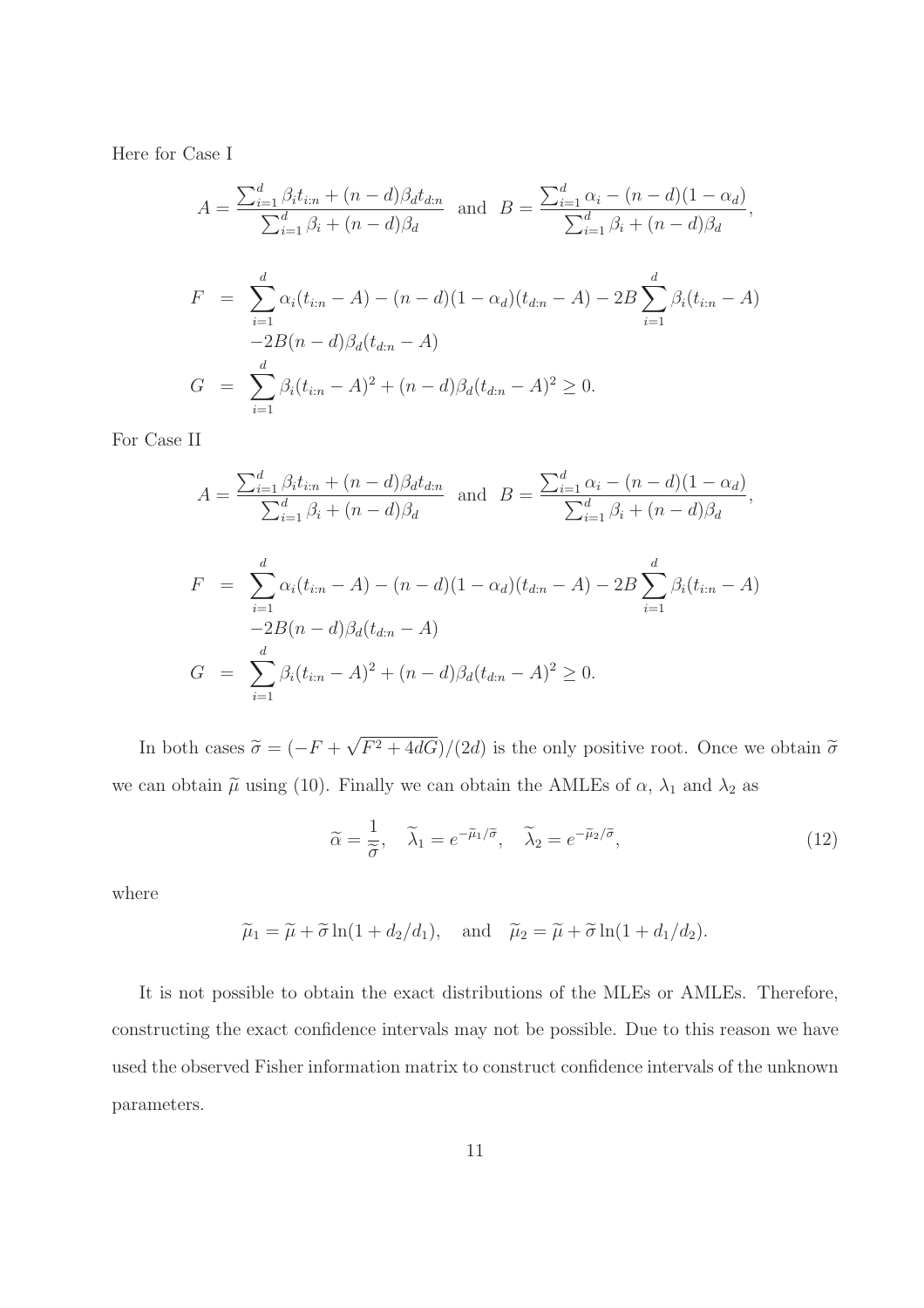## 4 Bayesian Inference

In this section we provide the Bayesian inference of the unknown parameters. First we obtain the Bayes estimates and the associated credible set of the scale parameters, when the common shape parameter is known. Then we consider the case when the common shape parameter is also unknown. In developing the Bayes estimates, we have assumed the squared error loss function, although any other loss function also can be easily incorporated.

#### 4.1 Common Shape Parameter Known

Based on the observed sample, the likelihood function has been provided in (4). Therefore, for known  $\alpha$ , when  $(\lambda_1, \lambda_2)$  has the joint prior  $BG(b_0, a_0, a_1, a_2)$ , it can be easily observed that the joint posterior of  $(\lambda_1, \lambda_2)$  given the *data* is as follows;

$$
\pi(\lambda_1, \lambda_2 | data, \alpha) \sim BG(b_0 + w_2(\alpha), a_0 + d_1 + d_2, a_1 + d_1, a_2 + d_2). \tag{13}
$$

Since, with respect to the squared error loss function, the Bayes estimates of  $\lambda_1$  and  $\lambda_2$  are posterior means, therefore, using (3), they are as follows:

$$
E(\lambda_1) = \widehat{\lambda}_{1B} = \frac{(a_0 + d_1 + d_2)(a_1 + d_1)}{(b_0 + w_2(\alpha))(a_1 + a_2 + d_1 + d_2)}
$$
  
\n
$$
E(\lambda_2) = \widehat{\lambda}_{2B} = \frac{(a_0 + d_1 + d_2)(a_2 + d_2)}{(b_0 + w_2(\alpha))(a_1 + a_2 + d_1 + d_2)}.
$$
\n(14)

The posterior variances are of the following form:

$$
V(\lambda_1) = A_1 \times B_1 \quad \text{and} \quad V(\lambda_2) = A_2 \times B_2,\tag{15}
$$

where

$$
A_1 = \frac{(a_0 + d_1 + d_2)(a_1 + d_1)}{(b_0 + w_2(\alpha))^2 (a_1 + a_2 + d_1 + d_2)}
$$
  
\n
$$
A_2 = \frac{(a_0 + d_1 + d_2)(a_2 + d_2)}{(b_0 + w_2(\alpha))^2 (a_1 + a_2 + d_1 + d_2)}
$$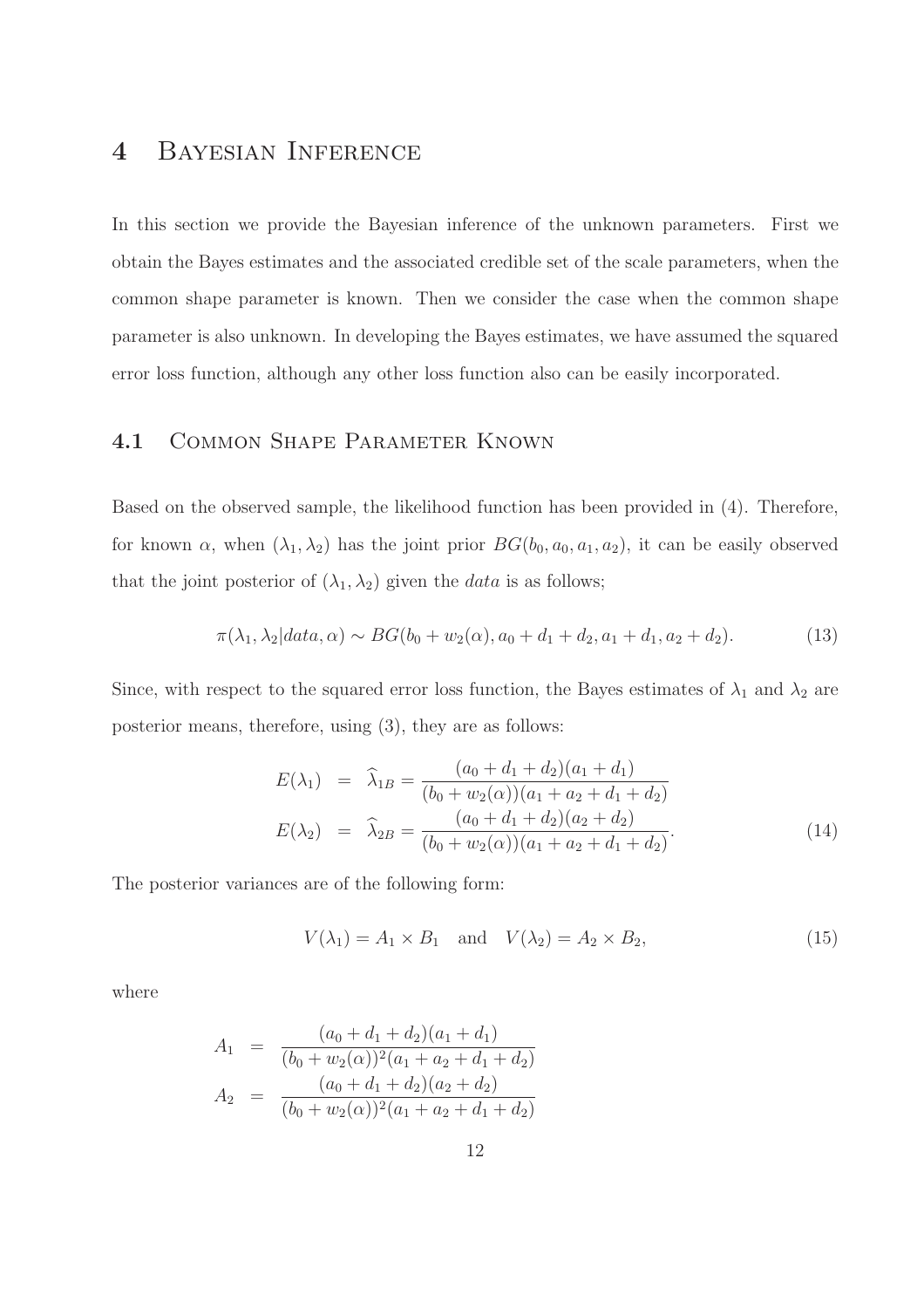$$
B_1 = \frac{(a_1 + d_1 + 1)(a_0 + d_1 + d_2 + 1)}{a_1 + a_2 + d_1 + d_2 + 1} - \frac{(a_0 + d_1 + d_2)(a_1 + d_1)}{a_1 + a_2 + d_1 + d_2}
$$
  
\n
$$
B_2 = \frac{(a_2 + d_2 + 1)(a_0 + d_1 + d_2 + 1)}{a_1 + a_2 + d_1 + d_2 + 1} - \frac{(a_0 + d_1 + d_2)(a_2 + d_2)}{a_1 + a_2 + d_1 + d_2}.
$$

Under the assumptions of non-informative priors, *i.e.*  $a_0 = b_0 = a_1 = a_2 = 0$ , the Bayes estimates of  $\lambda_1$  and  $\lambda_2$  are

$$
\widehat{\lambda}_{1B} = \frac{d_1}{w_2(\alpha)} \quad \text{and} \quad \widehat{\lambda}_{2B} = \frac{d_2}{w_2(\alpha)},\tag{16}
$$

and they coincide with the corresponding MLEs.

Although, when the shape parameter is known the Bayes estimates can be obtained in explicit form, the HPD credible intervals of the unknown parameters cannot be obtained explicitly. One way to construct the HPD credible intervals is by direct sampling from the joint posterior density function as it was suggested by Kundu and Pradhan [13]. Using the method suggested by Kundu and Pradhan [13], the samples from the posterior distribution function can be easily generated, and using those generated samples, HPD credible intervals can be easily constructed.

Now we describe how to construct a  $100(1-\gamma)\%$  credible set of  $(\lambda_1, \lambda_2)$  for known  $\alpha$ . Note that a set  $C_{\alpha,1-\gamma}$  is said to be a 100(1-γ)% credible set of  $(\lambda_1, \lambda_2)$ , if

$$
P((\lambda_1, \lambda_2) \in C_{\alpha, 1-\gamma}) = 1 - \gamma,
$$
\n(17)

when  $(\lambda_1, \lambda_2) \sim \pi(\lambda_1, \lambda_2 | data, \alpha)$ . We need the following lemma for further development;

Lemma 2: If

$$
(X,Y) \sim BG(b_0 + w_2(\alpha), a_0 + d_1 + d_2, a_1 + d_1, a_2 + d_2),
$$

then

$$
X + Y \sim GA(a_0 + d_1 + d_2, b_0 + w_2(\alpha), \quad \frac{X}{X + Y} \sim Beta(a_1 + d_1, a_2 + d_2)
$$

and they are independently distributed.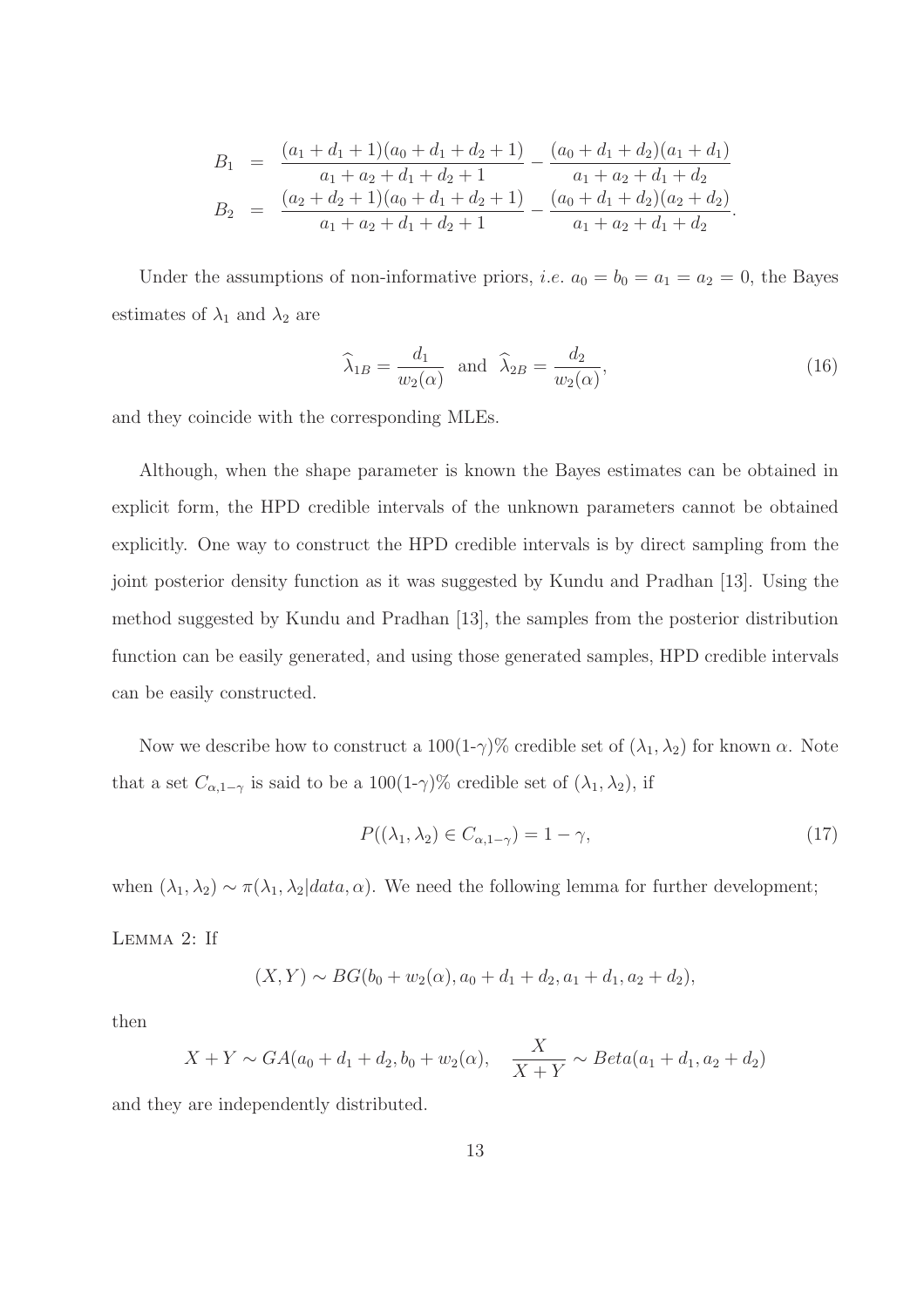PROOF: It can be obtained by simple transformation technique.

Now using Lemma 2,  $C_{\alpha,1-\gamma}$  can be constructed as follows:

$$
C_{\alpha,1-\gamma} = \{ (\lambda_1, \lambda_2); \lambda_1 > 0, \lambda_2 > 0, A \le \lambda_1 + \lambda_2 \le B, C \le \frac{\lambda_1}{\lambda_1 + \lambda_2} \le D \}. \tag{18}
$$

Here  $A, B, C$  and  $D$  are such that

$$
P(A < U < B) = 1 - \gamma_1 \quad \text{and} \quad P(C < V < D) = 1 - \gamma_2,\tag{19}
$$

П

 $U \sim GA(a_0+d_1+d_2, b_0+w_2(\alpha))$  and  $V \sim Beta(a_1+d_1, a_2+d_2)$ , are independently distributed. Moreover,  $\gamma_1$  and  $\gamma_2$  are two constants such that  $1 - \gamma = (1 - \gamma_1)(1 - \gamma_2)$ .

It can be easily seen that  $C_{\alpha,1-\gamma}$  is a trapezoid enclosed by the following four straight lines

$$
(i)\lambda_1 + \lambda_2 = A, \quad (ii)\lambda_1 + \lambda_2 = B, \quad (iii)\lambda_1(1 - D) = \lambda_2 D, \quad (iv)\lambda_1(1 - C) = \lambda_2 C \tag{20}
$$

Simple calculation shows that the area of  $C_{\alpha,1-\gamma}$  is  $(B^2 - A^2)(D - C)/2$ . One possible way to choose the hyper parameters might be to choose them so that the area of the posterior credible range becomes minimum. It becomes a purely numerical problem, it has not been pursued further in this paper.

#### 4.2 Common Shape Parameter Unknown

Now we will discuss the more important case namely when the common shape parameter  $\alpha$ is unknown. In this case based on the priors as discussed in Section 2, the joint posterior density function of  $\alpha$ ,  $\lambda_1$  and  $\lambda_2$  can be written as

$$
\pi(\alpha, \lambda_1, \lambda_2 | data) = \pi(\lambda_1, \lambda_2 | \alpha, data) \times \pi(\alpha | data), \tag{21}
$$

here  $\pi(\lambda_1, \lambda_2|data, \alpha)$  is same as defined in (13), and

$$
\pi(\alpha|data) \propto \pi(\alpha)\alpha^d \prod_{i=1}^d t_{i:n}^{\alpha} \times \frac{1}{(w_2(\alpha) + b_0)^{a_0 + d_1 + d_2}}.\tag{22}
$$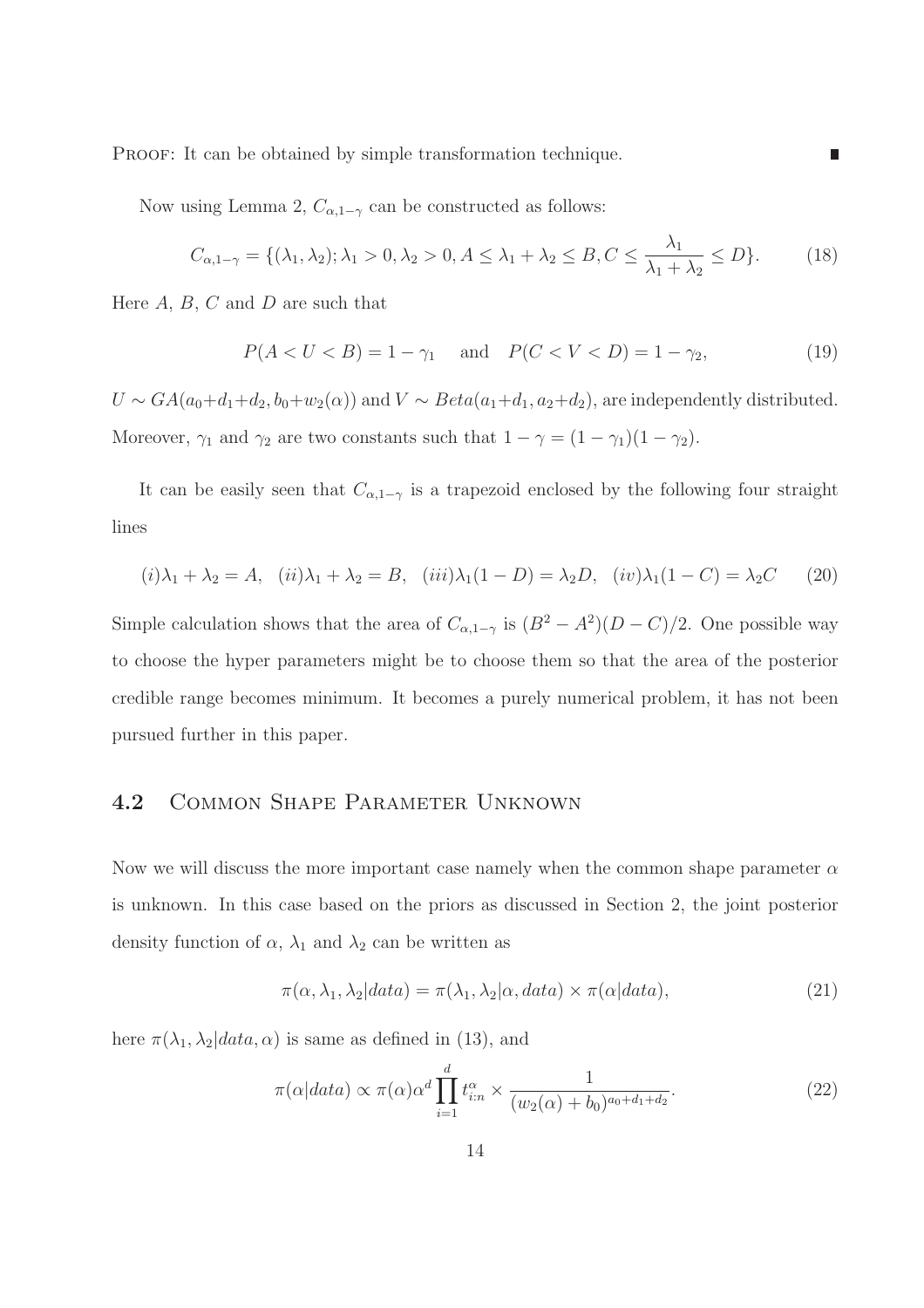Therefore, the Bayes estimate of any function  $\alpha$ ,  $\lambda_1$  and  $\lambda_2$  cannot be obtained in explicit form, and we use the following lemma for further development.

LEMMA 3:  $\pi(\alpha|data)$  is log-concave.

PROOF: Proof can be similarly as the proof of Lemma 2 of Kundu [10]

Although, the Bayes estimate cannot be obtained in explicit form, using Lemma 2 and the posterior distribution of  $\lambda_1$  and  $\lambda_2$  given  $\alpha$ , *i.e.* using (13) it is possible to generate samples from the joint posterior PDF of  $\pi(\lambda_1, \lambda_2, \alpha|data)$  and that can be used to compute Bayes estimates of the unknown parameters and also to construct associated credible intervals.

Note that Devroye [6] proposed a method to generate samples from a distribution function with any log-concave PDF. Moreover, the approximation of a log-concave PDF with twoparameter gamma PDF as suggested by Kundu [10] can also be used to generate MCMC samples from  $\pi(\alpha|data)$ . It is observed in extensive simulation experiments that the later method works very well to generate samples from log-concave PDF. Once the samples from  $\pi(\alpha|data)$  are drawn, the generation from  $\pi(\lambda_1, \lambda_2|data, \alpha)$ , *i.e.* from a Beta-Gamma distribution can be performed as suggested by Kundu and Pradhan [13]. The following algorithm can be used to compute the Bayes estimate of any function of  $\lambda_1$ ,  $\lambda_2$  and  $\alpha$ , say  $g(\alpha, \lambda_1, \lambda_2)$ , and the associated highest posterior density (HPD) credible interval.

#### ALGORITHM:

- Step 1: Generate  $\alpha$  from  $\pi(\alpha|data)$  as given in (22).
- Step 2: For a given  $\alpha$ , generate  $\lambda_1$  and  $\lambda_2$  from  $\pi(\lambda_1, \lambda_2|data, \alpha)$  as given in (13).
- Step 3: Repeat Step 1 and Step 2, to generate  $(\alpha_1, \lambda_{11}, \lambda_{21}), \cdots, (\alpha_M, \lambda_{1M}, \lambda_{2M}).$
- Step 4: The Bayes estimate of  $g(\alpha, \lambda_1, \lambda_2)$  and the corresponding posterior variance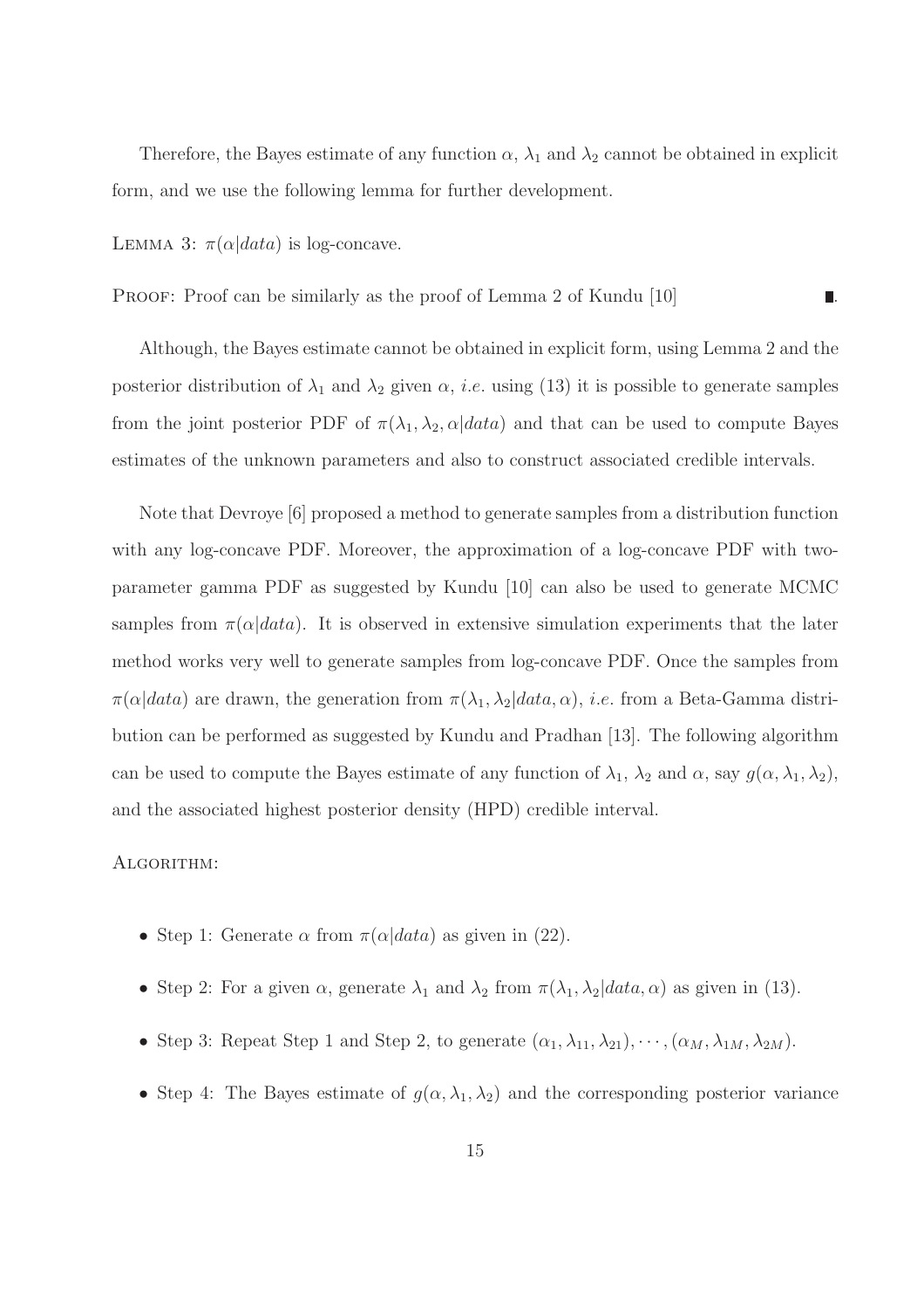can be obtained as

$$
\widehat{g}(\alpha, \lambda_1, \lambda_2) = \frac{1}{M} \sum_{i=1}^{M} g(\alpha_i, \lambda_{1i}, \lambda_{2i}), \text{ and}
$$
  

$$
\widehat{V}(g(\alpha, \lambda_1, \lambda_2)) = \frac{1}{M} \sum_{i=1}^{M} (g(\alpha_i, \lambda_{1i}, \lambda_{2i}) - \widehat{g}(\alpha, \lambda_1, \lambda_2))^2
$$

,

respectively.

• Step 5: To construct the HPD credible of  $g(\alpha, \lambda_1, \lambda_2)$ , first order  $g_i$  as  $g_{(1)} < g_{(2)} <$  $\cdots < g_{(M)}$ , where  $g_i = g(\alpha_i, \lambda_{1i}, \lambda_{2i})$ . Then 100(1-2 $\beta$ )% credible interval of  $g(\alpha, \lambda_1, \lambda_2)$ becomes

$$
(g_{(j)}, g_{(j+M-2\beta)}),
$$
 for  $j = 1, \dots, 2M\beta$ .

Therefore,  $100(1-2\beta)\%$  HPD credible interval becomes  $(g_{(j^*)}, g_{(j^*+M-2\beta)})$ , where  $j^*$  is such that

$$
g_{(j^* + M - 2\beta)} - g_{(j^*)} \le g_{(j + M - 2\beta)} - g_{(j)}
$$

for all  $j = 1, \cdots, 2M\beta$ .

We have already mentioned how a credible set of  $(\lambda_1, \lambda_2)$  for a given  $\alpha$  can be constructed. Similarly, it is possible to construct a  $100(1-\gamma)\%$  credible set of  $(\lambda_1, \lambda_2, \alpha)$ . Note that a set  $S_{1-\gamma}$  is said to be a 100(1-γ)% credible set of  $(\lambda_1, \lambda_2, \alpha)$  if

$$
P((\lambda_1, \lambda_2, \alpha) \in S_{1-\gamma}) = 1 - \gamma,
$$

where  $(\lambda_1, \lambda_2, \alpha) \sim \pi(\lambda_1, \lambda_2, \alpha | data)$ . Now choose  $\beta$  and  $\delta$  such that  $(1-\beta) \times (1-\delta) = (1-\gamma)$ . Then a 100(1-γ)% credible interval of  $(\lambda_1, \lambda_2, \alpha)$  can be obtained as follows:

$$
S_{1-\gamma} = (\alpha_L, \alpha_U) \times C_{\alpha, 1-\delta},
$$

here  $\alpha_L$  and  $\alpha_U$  are such that,

$$
\int_{\alpha_L}^{\alpha_U} \pi(\alpha|data)d\alpha = 1 - \beta,
$$

and  $C_{\alpha,1-\delta}$  is same as defined in Section 4.1.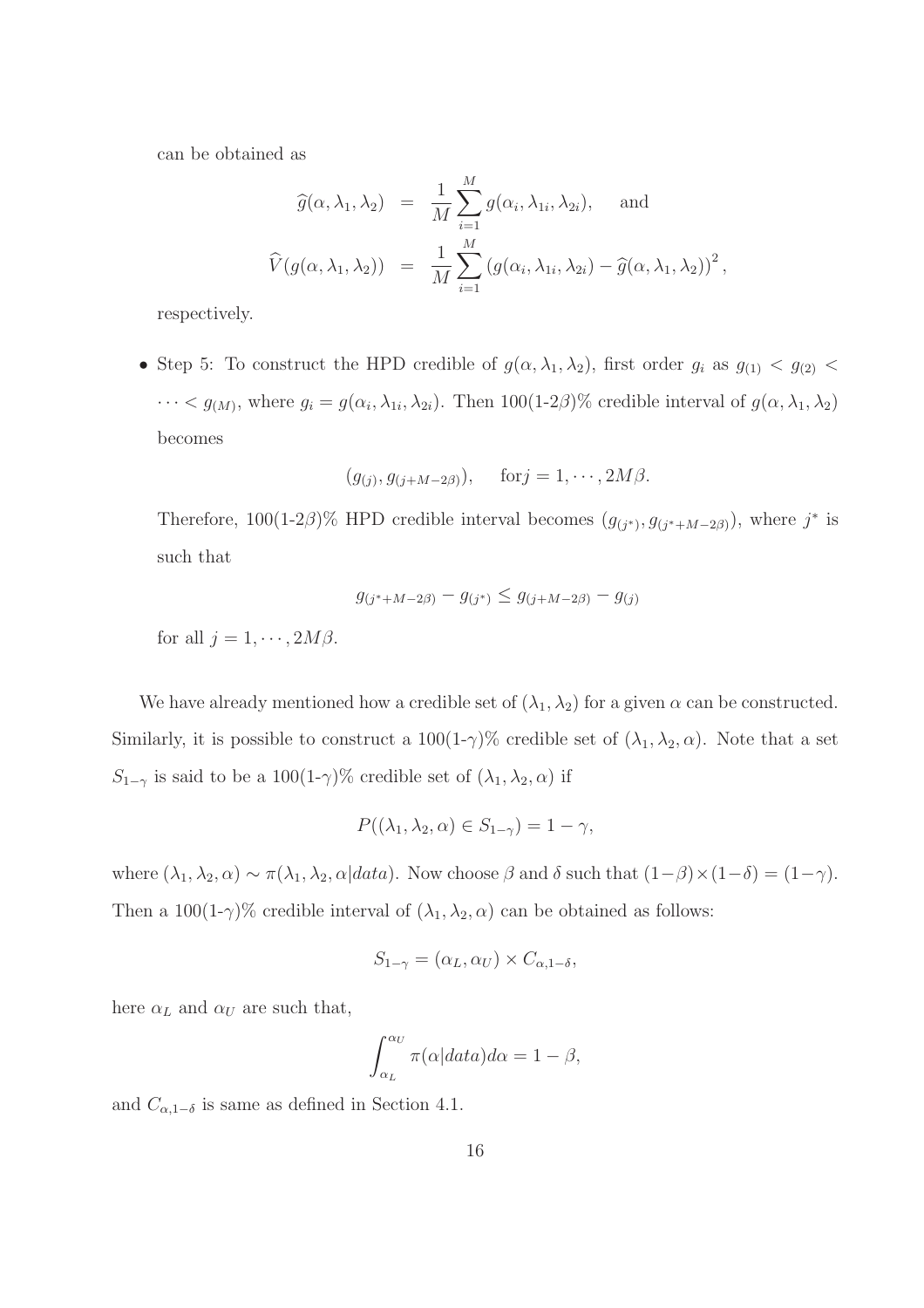### 5 Simulation Study

In this section we present the results of simulation study to show how the different methods perform for different sampling schemes. For the simulation study we have considered  $\alpha = 2$ ,  $\lambda_1 = 0.4$  and  $\lambda_2 = 0.6$ . We have taken different sampling schemes, *i.e.* different  $(n, R, T)$ , namely; Scheme 1: (25, 15, 1.5), Scheme 2: (25, 20, 2), Scheme 3: (50, 30, 1.5), Scheme IV: (50, 40, 2). The main idea to take different schemes is to see how the MLEs and Bayes estimators perform for different n, R and T.

For a particular choice of  $n$ ,  $R$  and  $T$ , competing risk hybrid censored data are generated. It may be mentioned that the generation from a hybrid censored competing risk data is quite straight forward. First we generate hybrid censored Weibull samples with shape and scale parameters as  $\alpha$  and  $\lambda$ , respectively as in Kundu [9]. Then with each failure time, with probability  $\frac{\lambda_1}{\lambda_2}$  $\lambda_1 + \lambda_2$ and  $\frac{\lambda_1}{\lambda_2}$  $\lambda_1 + \lambda_2$ cause 1 or cause 2 are assigned.

Based on a particular set of observations, we compute the MLEs, AMLEs and Bayes estimates of  $\alpha$ ,  $\lambda_1$  and  $\lambda_2$ . To compute the MLEs we have used the iterative method suggested in (8). In each case we have started the iteration process with the initial guess of  $\alpha$  as the true value of  $\alpha$  and the iteration stops whenever the absolute difference of two consecutive iterates is less than 10<sup>−</sup><sup>5</sup> . Both non-informative and informative priors are considered to compute the Bayes estimates mainly to see the effect of the hyper parameters on the estimators. For non-informative priors,  $a = b = a_0 = b_0 = a_1 = a_2 = 0$ , and for informative priors, hyper parameters are taken as follows:  $a = 5$ ,  $b = 2.5$ ,  $a_0 = b_0 = 2$ ,  $a_1 = 0.4$  and  $a_2 = 0.6$ . The hyper parameter are chosen such that the prior expectations match with the corresponding true parameter values.

The Bayes estimators are computed by direct sampling method (See Section 4.2) based on 10000 samples. Based on 1000 replications, we compute average estimates and the associated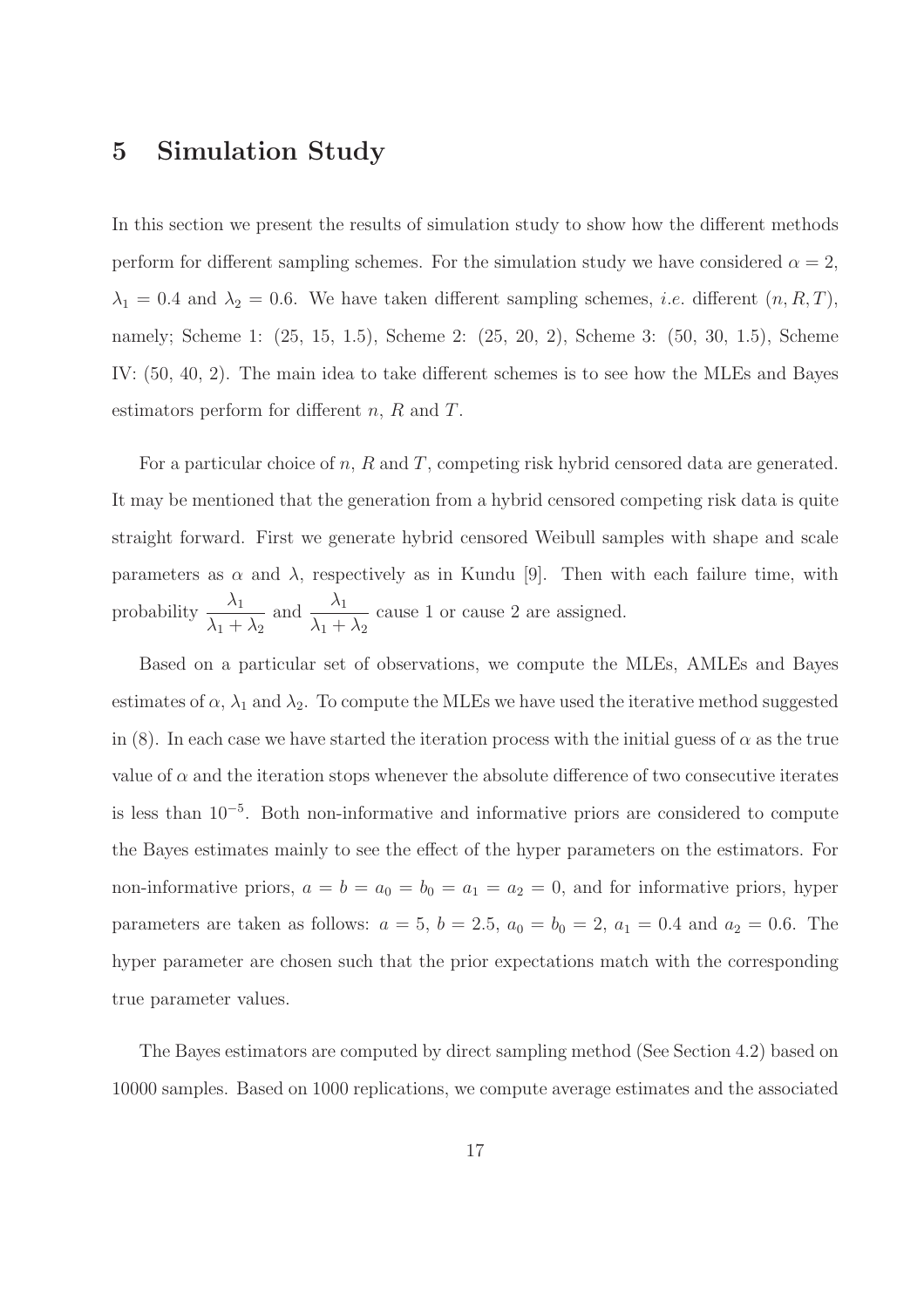MSEs. The different estimates are reported under MLE, AMLE, BayesNI (Bayes estimates under non-informative prior) and BayesI (Bayes estimates under informative prior). The MSEs are reported in the parentheses along with the average estimates. All the results are reported in Table 1.

Some of the points are quite clear from the simulation experiments. Comparing Schemes 1,2 and Schemes 3,4 it is clear that for fixed  $n$  as  $T$  or  $R$  increases the biases and the MSEs of all the estimators decrease. Since as sample size increases the biases and MSEs decrease in all cases. The performances of the MLEs and AMLEs are very similar. Both these estimators behave very similarly as the Bayes estimators with non-informative priors. In this case Bayesian estimators under informative prior perform better than the corresponding MLEs, AMLEs and BayesNIs, as expected. The choice of the hyper parameters is an important issue, it is not pursued here further. It needs more attention.

| Scheme   | Estimator      | (n, R, T)     | $\alpha$        | $\lambda_1$                  | $\lambda_2$                 |
|----------|----------------|---------------|-----------------|------------------------------|-----------------------------|
|          | <b>MLE</b>     | (25, 15, 1.5) | 2.2724 (0.2905) | $\overline{0.4755}$ (0.0659) | 0.7099(0.1127)              |
|          | AMLE           | (25, 15, 1.5) | 2.2510(0.2915)  | 0.4772(0.0659)               | 0.7124(0.1269)              |
|          | BayesNI        | (25, 15, 1.5) | 2.2049(0.2814)  | 0.4671(0.0577)               | 0.6961(0.1018)              |
|          | BayesI         | (25, 15, 1.5) | 2.1328(0.1685)  | 0.4402(0.0311)               | 0.6561(0.0488)              |
|          | <b>MLE</b>     | (25, 20, 2)   | 2.1549(0.2149)  | 0.4255(0.0296)               | 0.6378(0.0460)              |
| $\rm II$ | <b>AMLE</b>    | (25, 20, 2)   | 2.1371(0.2062)  | 0.4300(0.0303)               | 0.6445(0.0470)              |
|          | <b>BayesNI</b> | (25, 20, 2)   | 2.1314(0.1937)  | 0.4231(0.0289)               | 0.6341(0.0445)              |
|          | BayesI         | (25, 20, 2)   | 2.0953(0.1373)  | 0.4179(0.0231)               | 0.6264(0.0337)              |
|          | <b>MLE</b>     | (50,30, 1.5)  | 2.1022(0.1393)  | 0.4232(0.0178)               | 0.6470(0.0330)              |
| III      | <b>AMLE</b>    | (50, 30, 1.5) | 2.0922(0.1361)  | $\overline{0.4241(0.0178)}$  | 0.6483(0.0331)              |
|          | BayesNI        | (50, 30, 1.5) | 2.0897(0.1465)  | 0.4222(0.0178)               | 0.6455(0.0335)              |
|          | BayesI         | (50,30,1.5)   | 2.0666(0.1128)  | 0.4166(0.0146)               | 0.6364(0.0262)              |
|          | <b>MLE</b>     | (50, 40, 2)   | 2.0687(0.0843)  | 0.4163(0.0119)               | 0.6162(0.0174)              |
| IV       | <b>AMLE</b>    | (50, 40, 2)   | 2.0610(0.0830)  | 0.4184(0.0120)               | 0.6194(0.0175)              |
|          | BayesNI        | (50, 40, 2)   | 2.0618(0.1041)  | 0.4150(0.0118)               | 0.6141(0.0172)              |
|          | BayesI         | (50, 40, 2)   | 2.0537(0.0901)  | 0.4137(0.0107)               | $\overline{0.6127(0.0155)}$ |

Table 1: Estimated values & MSEs for  $\alpha = 2, \lambda_1 = 0.4, \lambda_2 = 0.6$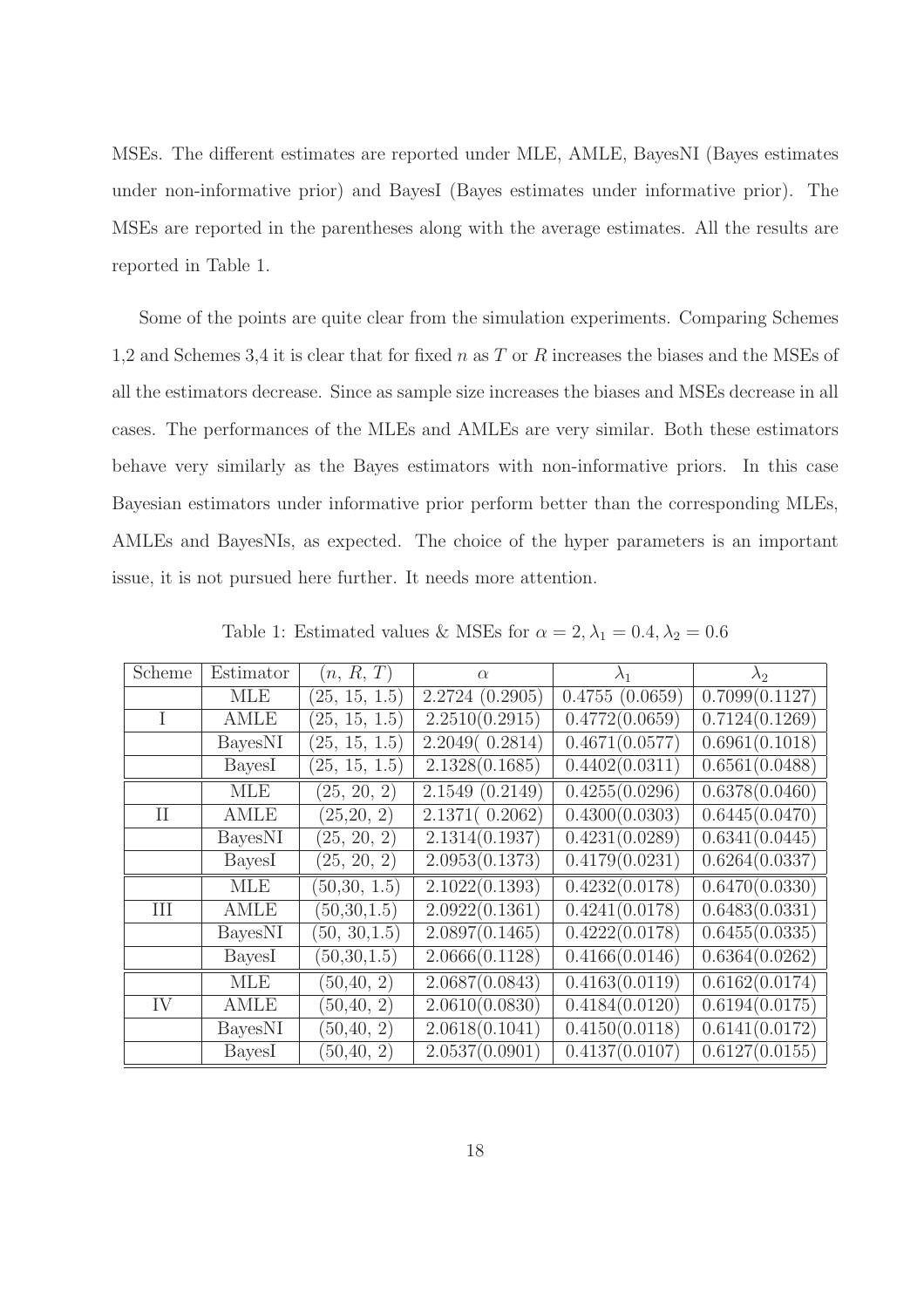## 6 Illustrative Data Analysis

#### 6.1 Simulated Data Set:

Here we present, the analysis of one simulated data set. We generate hybrid censored competing risks data for  $\alpha = 2$ ,  $\lambda_1 = 0.4$ ,  $\lambda_2 = 0.6$ ,  $n = 50$ ,  $R = 30$  and  $T = 1.5$ . The generated observations are presented in Table 2.

Table 2: Generated hybrid censored competing risk data with  $\alpha = 2$ ,  $\lambda_1 = 0.4$ ,  $\lambda_2 = 0.6$ , n  $=50, R = 30 \text{ and } T = 1.5.$ 

|               | $(0.055660, 0)$ $(0.198134, 1)$ |               | $(0.205648, 0)$ $(0.353072, 0)$ $(0.382692, 1)$ |               |
|---------------|---------------------------------|---------------|-------------------------------------------------|---------------|
| (0.386015, 0) | (0.404080, 1)                   | (0.409272, 0) | (0.421276, 0) (0.462808, 0)                     |               |
| (0.466898, 0) | (0.474780, 0)                   |               | $(0.500283, 0)$ $(0.521199, 0)$ $(0.552813, 0)$ |               |
| (0.567324, 0) | (0.573163, 1)                   | (0.606657, 0) | (0.675424, 0) (0.684682, 1)                     |               |
| (0.686781, 0) | (0.699642, 1)                   | (0.716803, 1) | (0.866542, 1)                                   | (0.874578, 0) |
|               | $(0.901971, 1)$ $(0.923157, 1)$ |               | $(0.942409, 1) (0.954552, 0) (1.077902, 0)$     |               |

To compute the MLE of  $\alpha$ , first we plot the profile log-likelihood function of  $\alpha$ , (7) in Figure 1, which helps us to provide an initial estimate of  $\alpha$ . We start the iterative process with the initial estimate of  $\alpha$  as 1.5, and use the same stopping criterion as it has been used in the previous section. We compute the MLEs of  $\lambda_1$  and  $\lambda_2$ , and also obtain the associated 95% confidence intervals based on the observed Fisher information matrix.

For this data set, we compute MLEs, AMLEs, BayesNI and BayesI. For the computation of Bayes estimates, we have considered both the informative and non-informative priors. For informative priors, hyper parameter values are taken as follows:  $a = 5$ ,  $b = 2.5$ ,  $a_0 = b_0 = 2$ ,  $a_1 = 0.4$  and  $a_2 = 0.6$ . 10,000 posterior samples are generated for both the cases. The posterior PDFs of  $\alpha$  and the histogram of the generated samples obtained using gamma approximation are provided in Figure 2 and Figure 3 respectively. The approximation works very well. We compute different estimates along with confidence/credible intervals and the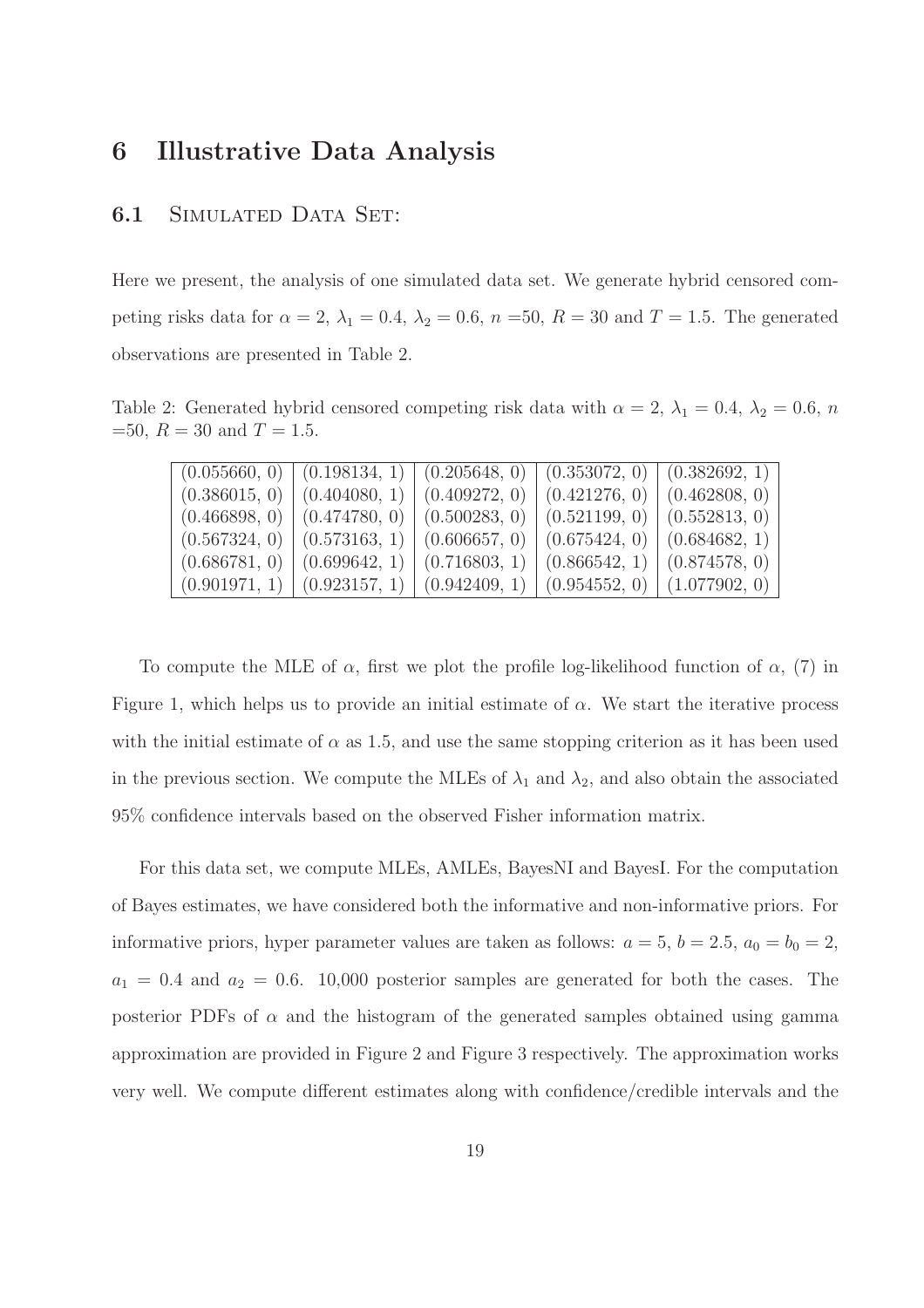

Figure 1: Profile log-likelihood function of  $\alpha$  for the simulated data set .

results are reported in Table 3. Assuming  $\alpha = 2$ , the joint 95% credible region of  $(\lambda_1, \lambda_2)$  is provided in Figure 4.

Table 3: Estimated values along with confidence/credible intervals for the simulated data in Example 1

| Estimator   | $\alpha$           |                    | $\lambda_2$        |
|-------------|--------------------|--------------------|--------------------|
| <b>MLE</b>  | 1.85197            | 0.40113            | 0.60170            |
|             | [1.25429, 2.44965] | [0.17031, 0.63196] | [0.31666, 0.88674] |
| <b>AMLE</b> | 1.84570            | 0.40223            | 0.60334            |
|             | [1.30665, 2.66222] | [0.18270, 0.75112] | [0.33651, 1.50425] |
| BayesNI     | 1.87291            | 0.48827            | 0.55611            |
|             | [1.17333, 2.58552] | [0.23804, 0.75697] | [0.29271, 0.84927] |
| BayesI      | 1.88826            | 0.48384            | 0.55928            |
|             | [1.24160, 2.63599] | [0.25311, 0.75129] | [0.30296, 0.84398] |

#### 6.2 REAL DATA SET:

In this section we present the analysis of a real hybrid data set for illustrative purposes. The data under consideration was from an experiment in which small electrical appliances were being tested, and it has been taken from Lawless [14]. The appliances were operated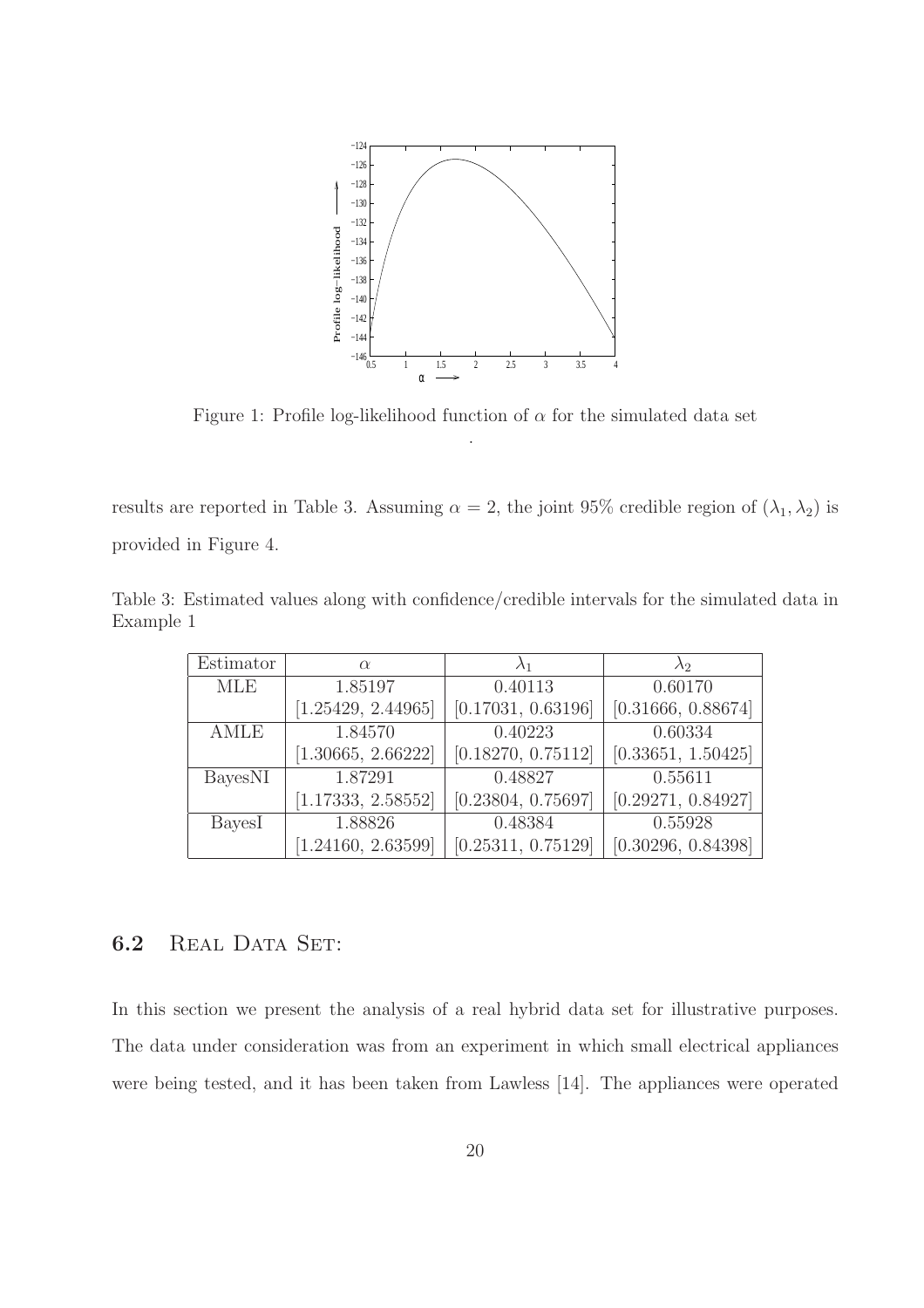

Figure 2: Posterior PDF and histogram of the generated samples of  $\alpha$  from the approximate gamma PDF, for the simulated data set in case of non-informative priors.

repeatedly by an automatic testing machine; the lifetimes given were the number of cycles of use until the appliances failed. Total 36 appliances were used, and there were 18 different modes according to which the appliance could have failed. Failure due to  $9^{th}$  mode was considered as cause 1 and the remaining as cause 0. The complete data set has already been analyzed by Kundu and Basu [11] using Weibull latent failure time distributions with equal shape parameter, and the performance was quite satisfactory. We have created a hybrid data set with the following sampling scheme  $T = 3000$  and  $R = 25$ . The hybrid data set is presented below: (11, 0), (35, 0), (49, 0), (170, 0), (329, 0), (381, 0), (708, 0), (958, 0), (1062, 0), (1167, 1), (1594, 0), (1925, 1), (1990, 1), (2223, 1), (2327, 0), (2400, 1), (2451, 0),  $(2471, 1), (2551, 1), (2565, 0), (2568, 1), (2694, 1), (2702, 0), (2761, 0), (2831, 0).$ 

In this case  $d_1 = 16$ ,  $d_2 = 9$ ,  $d = 25$ ,  $T_* = 2831$ . Before progressing further, first we would like to check whether the assumption of the equality of the shape parameters of the two Weibull distributions is reasonable or not. It is assumed that  $T_{1i}$  and  $T_{2i}$  follow  $WE(\alpha_1, \lambda_1)$ and  $WE(\alpha_2, \lambda_2)$  respectively. We perform the following testing procedure

$$
H_0: \alpha_1 = \alpha_2 \quad vs. \quad H_1: \alpha_1 \neq \alpha_2.
$$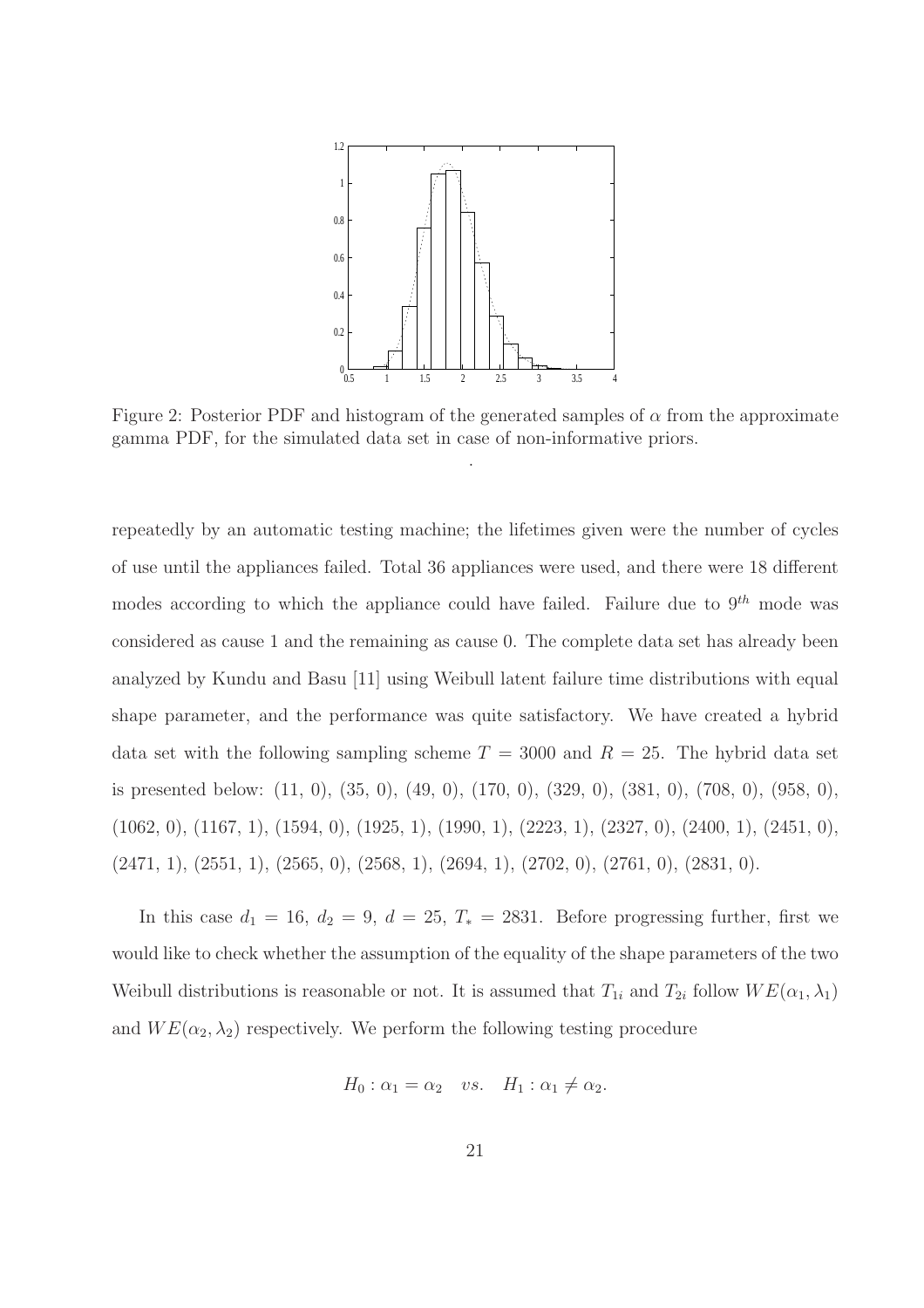

Figure 3: Posterior PDF and histogram of the generated samples of  $\alpha$  from the approximate gamma PDF, for the simulated data set in case of informative priors.

It is observed  $-2(L_0 - L_1) = 2.753$ , where  $L_0$  and  $L_1$  are the maximum log-likelihood values under  $H_0$  and  $H_1$ , respectively. In this case, the associated p–value is greater than 0.05, and hence we cannot reject the null hypothesis. Therefore, the assumption of equality of the shape parameters is justified in this case.

Based on the above data, we compute MLEs and AMLEs of the unknown parameters, along with the associated  $95\%$  confidence intervals. The profile log-likelihood of  $\alpha$  is provided in Figure 5. Since we do not have any prior informations on the unknown parameters, we have assumed non-informative priors, and based on the non-informative priors, we compute Bayes estimates and the associated HPD credible intervals. For computation of Bayes estimates, we have generated 10000 observations from the posterior distribution by direct sampling method as before and the posterior PDF and the histogram of the generated samples based on approximate gamma distribution is provided in Figure 7. The results are reported in Table 4. Based on the assumption that  $\alpha = 1$ , we have provided a 95% credible set of  $\lambda_1$ and  $\lambda_2$  in Figure 7.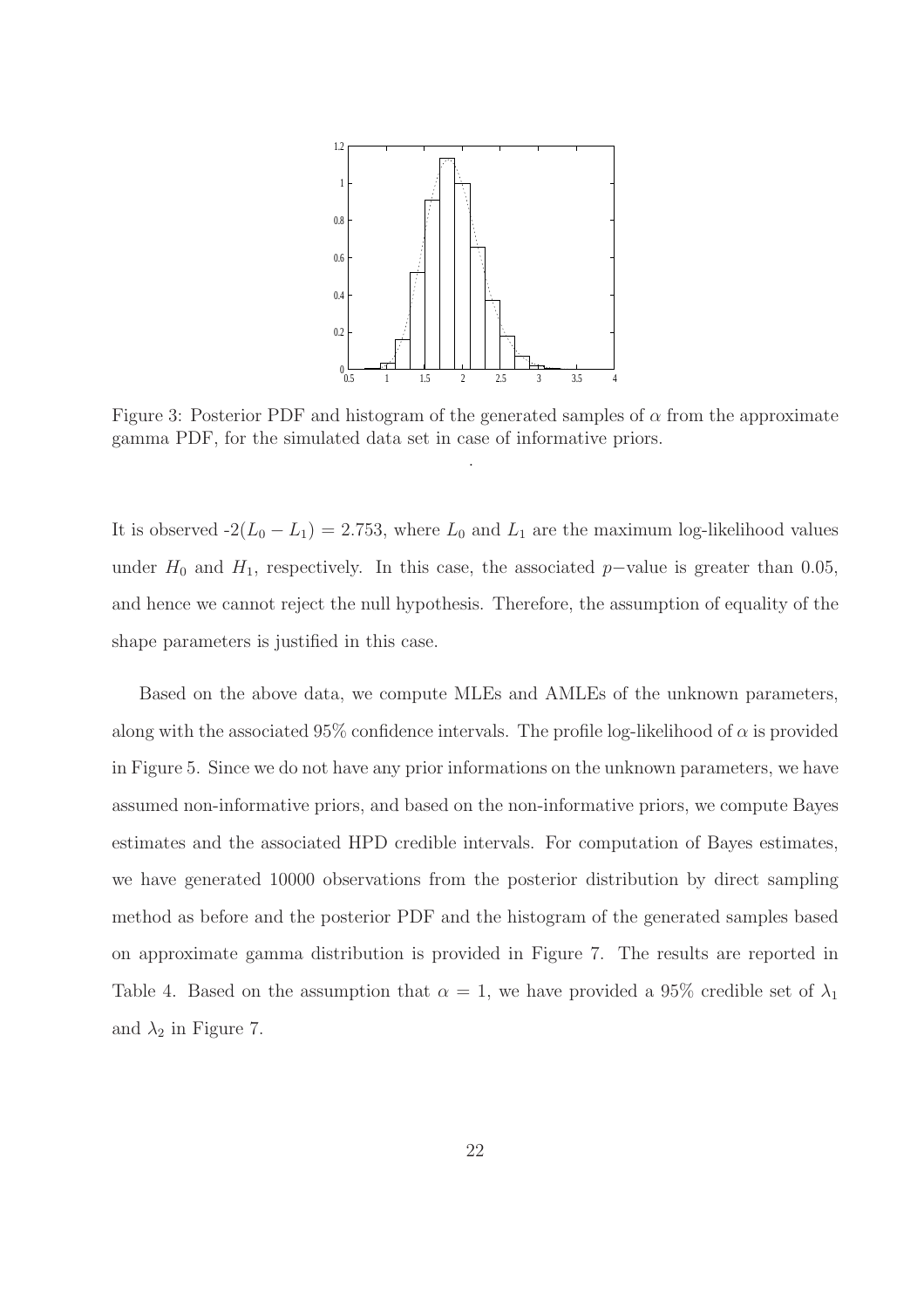

Figure 4: 95% credible set for  $\lambda_1$  and  $\lambda_2$  when  $\alpha$  is known to be 2 for the simulated data set in case of (a) non-informative and (b) informative priors

Table 4: Estimated values of parameters along with confidence/credible intervals for electrical appliances data in Example 2

| Estimator |                                                                                                  |  |
|-----------|--------------------------------------------------------------------------------------------------|--|
| MLE.      | $1.04531$ [0.66195, 1.42867]   0.00009 [0, 0.00036]   0.00016 [0, 0.00063]                       |  |
| AMLE      | $1.01633$ [0.65162, 2.00470] $\mid$ 0.00011 [0, 0.00170] $\mid$ 0.00020 [0, 0.00387]             |  |
| BavesNI   | $\mid$ 0.99570 [0.61103, 1.40595] $\mid$ 0.00037 [0, 0.00149] $\mid$ 0.00066 [0, 0.00263] $\mid$ |  |

## 7 Conclusions

In this paper we have considered the frequentist and Bayesian inference of the unknown parameters of the competing risk model based on the hybrid censored data. The analysis is based on the Cox's latent failure time model assumptions, when the latent failure time distributions follow Weibull distribution with the same shape parameters but different scale parameters. In this case also, it may be observed similarly as in Kundu [8] that the latent failure time model and the cause specific hazard function model lead to the same likelihood function, but their interpretations are different. We have provided the MLEs and Bayes estimates of the unknown parameters. One natural question arises how the estimation can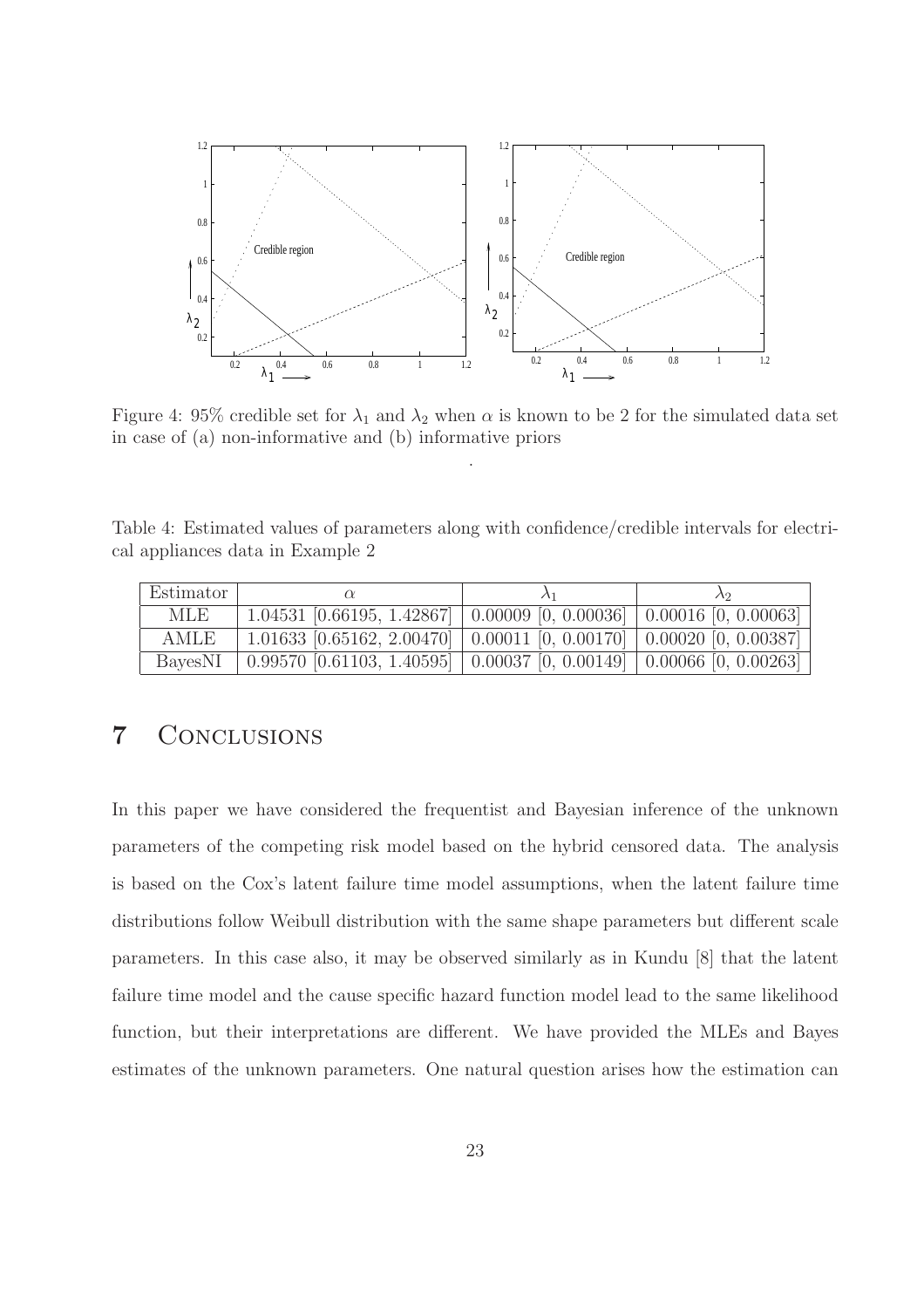

Figure 5: Profile log-likelihood function of  $\alpha$  for the electrical data set .

be performed, if the common shape parameters assumption does not hold. The MLEs and AMLEs can be obtained similarly, although Bayes estimates may not be obtained along the same line. More work is needed to develop efficient Bayesian estimation technique in this situation. It may be mentioned that although the results have been provided for the Type-I hybrid censored data, the results may be extended for different other hybrid censored data also. The work is in progress, and it will be reported later.

#### Acknowledgements:

The authors would like to thank two unknown referees for their valuable suggestions.

### **APPENDIX**

PROOF OF LEMMA 1: First we will show that  $p(\alpha)$  is log-concave. Note that

$$
p''(\alpha) = -\frac{d}{\alpha^2} - \frac{w_2(\alpha)w_2''(\alpha) - (w_2'(\alpha))^2}{(w_2(\alpha))^2}.
$$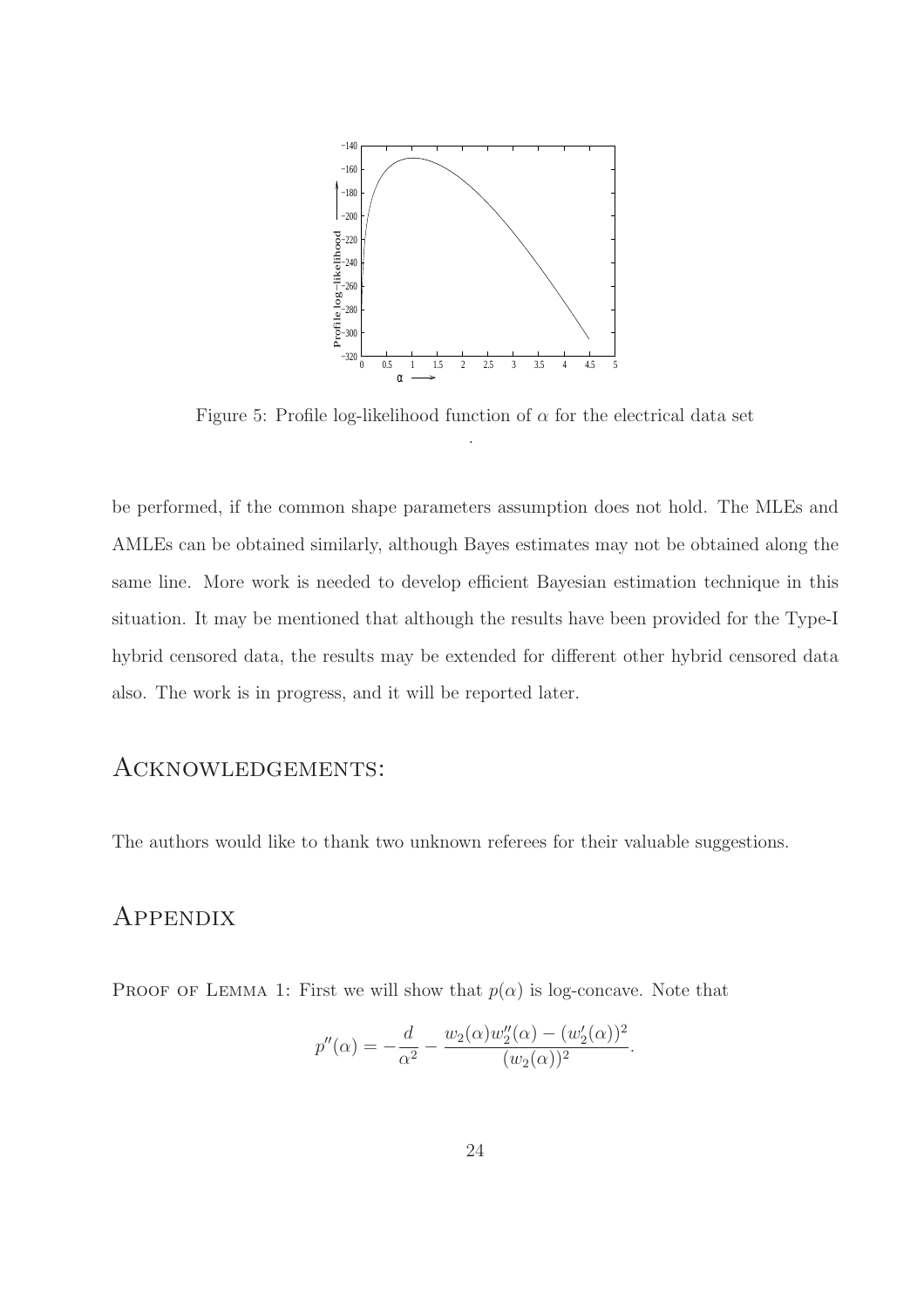

Figure 6: Posterior PDF and histogram of the generated samples of  $\alpha$  from the approximate gamma PDF, for the real data set in case of informative priors.

Let us define for  $i = 1, \dots, d$   $v_i = t_{i:n}^{\alpha/2}$  $\frac{\alpha/2}{i:n}$  and  $w_i = t_{i:n}^{\alpha/2}$  $\sum_{i=n}^{\alpha/2} \ln t_{i:n}$ . For  $i = d+1$ ,  $v_i = T_*^{\alpha/2} \sqrt{n-d}$ and  $w_i = T_*^{\alpha/2} \sqrt{n-d} \ln T_*$ . Therefore,  $w_2(\alpha) = \sum_{n=1}^{d+1} w_n^{\alpha}$  $i=1$  $v_i^2, w_2'$  $\zeta_2'(\alpha) \ =\ \sum^{d+1}$  $i=1$  $v_i w_i$ , and  $w''_2$  $2^{\prime\prime}$ ( $\alpha$ ) =  $\overline{\mathbf{C}}$  $i=1$  $w_i^2$ . Applying Cauchy-Schwartz inequality, we get  $(w_2(\alpha)w_2'')$  $2''_2(\alpha)-(w'_2)$  $\frac{1}{2}(\alpha)^2/((w_2(\alpha))^2) \ge$ 0. It implies that  $p_2(\alpha)$  is log-concave. Now the result follows by observing the fact that  $\lim_{\alpha \to 0^+} p(\alpha) = \lim_{\alpha \to \infty} p(\alpha) = -\infty$ 

## References

- [1] Balakrishnan, N. and Kundu, D. (2013), "Hybrid censoring: models, inferential results and applications", Computational Statistics and Data Analysis, (with discussion), vol. 57, 166 - 209, 2013.
- [2] Balasooriya, U. and Balakrishnan, N. (2000), "Reliability sampling plans for lognormal distribution, based on progressively-censored samples", IEEE Transactions on Reliability, vol. 49, pp. 199 - 203.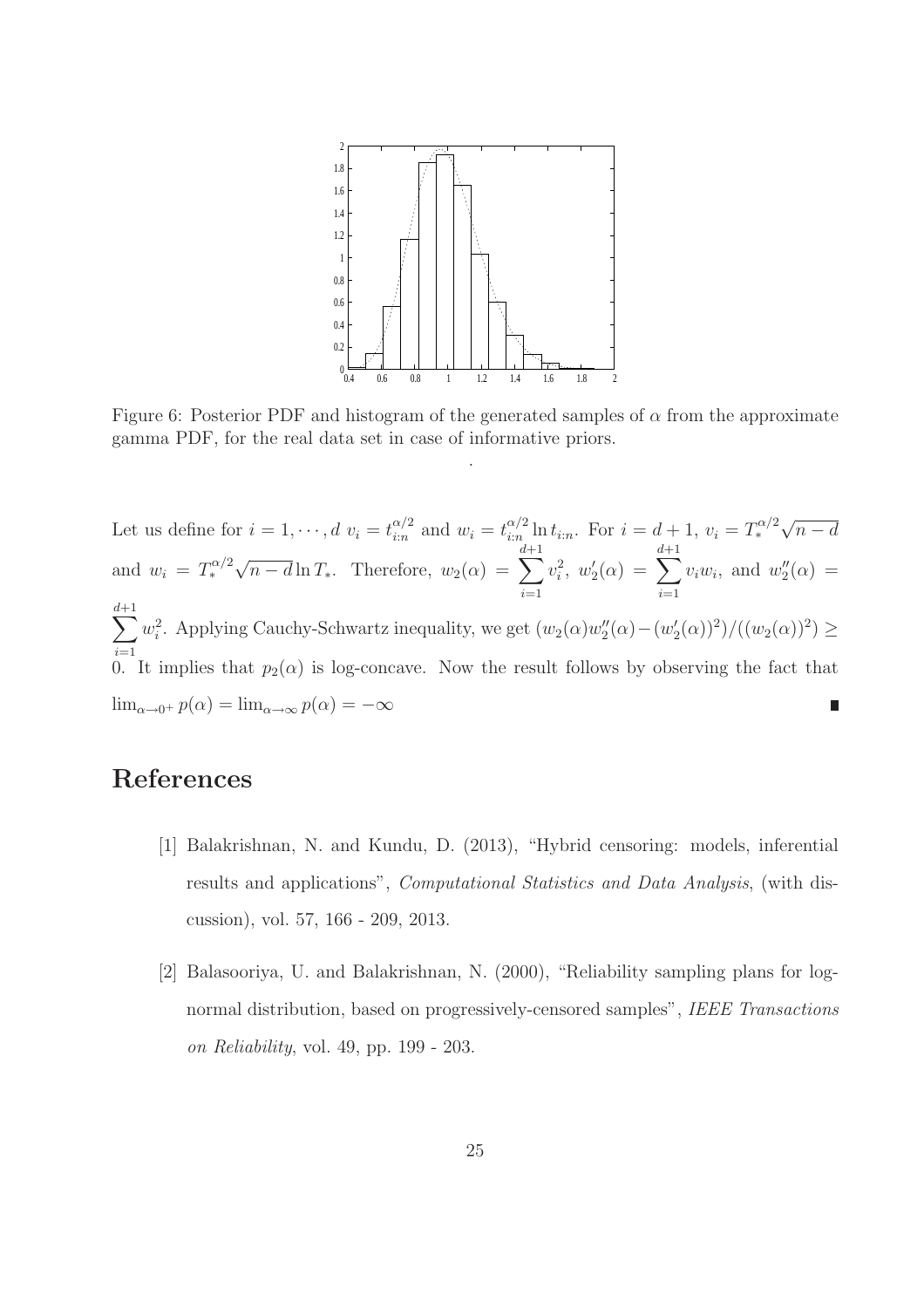

Figure 7: 95% credible set for  $\lambda_1$  and  $\lambda_2$  when  $\alpha$  is known to be 1 for the real data set based on non-informative priors

- [3] Berger, J. O. and Sun, D. (1993), "Bayesian analysis for the Poly-Weibull distribution", Journal of the American Statistical Association, vol. 88, 1412 - 1418.
- [4] Cox, D.R. (1959), "The analysis of exponentially distributed lifetimes with two types of failures", Journal of the Royal Statistical Society, Ser. B, vol. 21, 411 - 421.
- [5] Crowder, M. (2001), Classical Competing Risks Model, Chapman & Hall/ CRC, New York.
- [6] Devroye, L. (1984), "A simple algorithm for generating random variables using log-concave density", Computing, vol. 33, 247 - 257.
- [7] Epstein, B. (1954), "Truncated life tests in the exponential case", Annals of Mathematical Statistics, vol. 25, pp. 555 - 564.
- [8] Kundu, D. (2004), "Parameter estimation for partially complete time and type of failure data", Biometrical Journal, vol. 46, 165 - 179.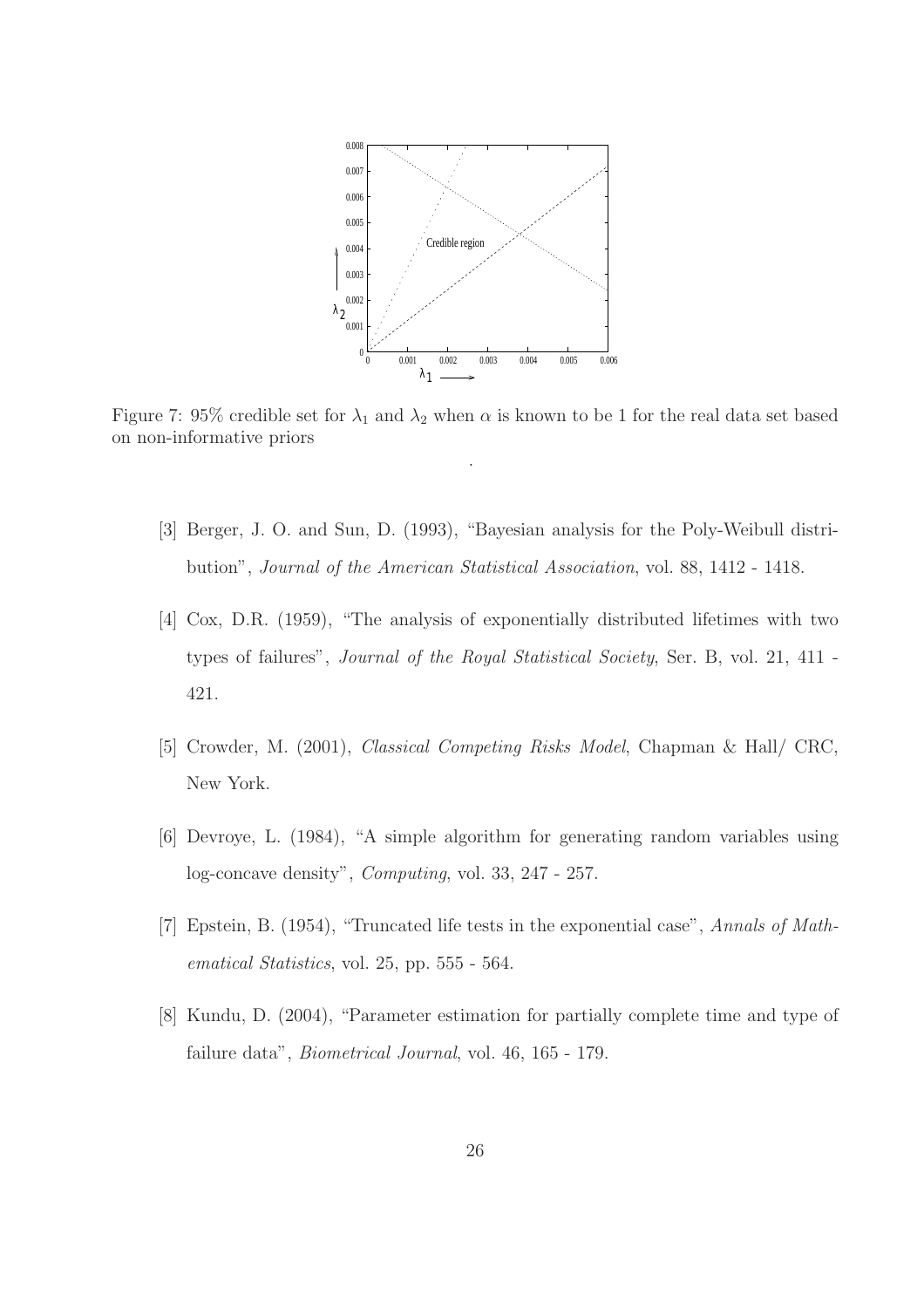- [9] Kundu, D. (2007), "On hybrid censored Weibull distribution", Journal of Statistical Planning and Inference, vol. 137, 2127 - 2142.
- [10] Kundu, D. (2008), "Bayesian inference and life testing plan for the Weibull distribution in presence of progressive censoring", Technometrics, vol. 50, 144–154.
- [11] Kundu, D. and Basu, S. (2000), "Analysis of incomplete data in presence of competing risks", Journal of Statistical Planning and Inference, vol. 87, 221 - 239.
- [12] Kundu, D. and Gupta, A. (2013), "Bayes estimation for the Marshall-Olkin bivariate Weibull distribution", Computational Statistics and Data Analysis, vol. 57, 271 - 281.
- [13] Kundu, D. and Pradhan, B. (2011), "Bayesian analysis of progressively censored competing risks data", Sankhya, Ser. B, vol. 73, 276 - 296.
- [14] Lawless, J. F. (2003), "Statistical Models and Methods for Lifetime data", John Wiley & Sons Inc. USA.
- [15] Mukhopadhyay, C. and Basu, A. P. (1997), " Bayesian analysis of incomplete time and cause of failure data", Journal of Statistical Planning and Inference, vol. 59, 79-100.
- [16] Nelson, W. (1982), Applied Life Data Analysis, John Wiley and Sons, New York.
- [17] Pareek, B., Kundu, D. and Kumar, S. (2009), "On progressive censored competing risks data for Weibull distributions", Computational Statistics and Data Analysis, vol. 53, 4083 - 4094.
- [18] Park, C. and Kulasekera, K. B. (2004), "Parametric inference of incomplete data with competing risks among several groups", IEEE Transactions on Reliability, vol. 53, 11-21.